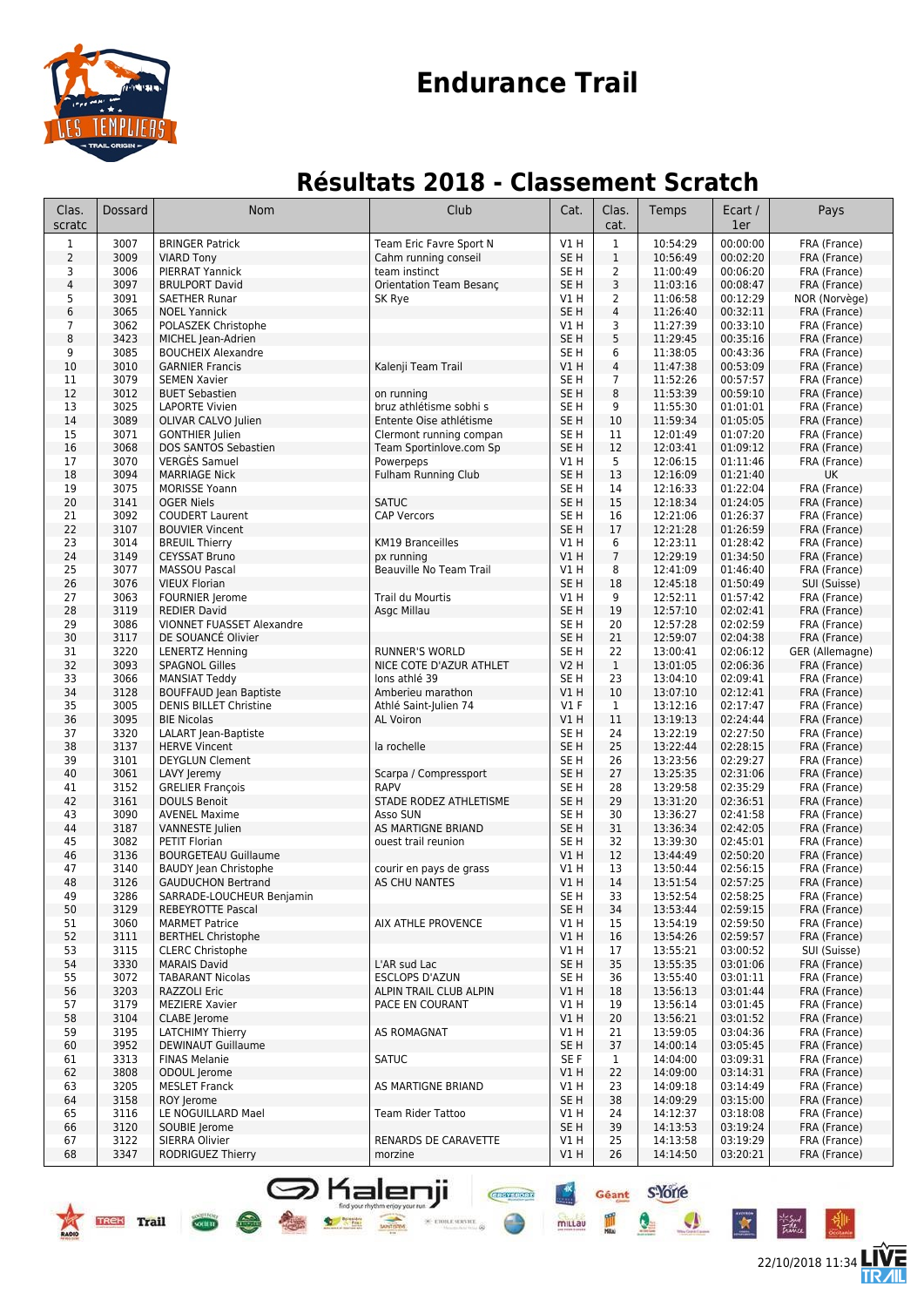

|--|--|

| Clas.<br>scratc | Dossard      | Nom                                                | Club                                            | Cat.                               | Clas.<br>cat.        | Temps                | Ecart /<br>1er       | Pays                         |
|-----------------|--------------|----------------------------------------------------|-------------------------------------------------|------------------------------------|----------------------|----------------------|----------------------|------------------------------|
| 69              | 3159         | VAN BINSBERGEN Arjan                               | b Cat High Altitude Tra                         | V1H                                | 27                   | 14:16:18             | 03:21:49             | NED (Pays-Bas)               |
| 70              | 3027         | <b>GRANIE Sebastien</b>                            | TEAM CAUSSES CEVENNES E                         | V1H                                | 28                   | 14:19:13             | 03:24:44             | FRA (France)                 |
| 71              | 3209         | CHOPLIN Johann                                     | Choplin                                         | V1 H                               | 29                   | 14:19:54             | 03:25:25             | FRA (France)                 |
| 72              | 3057         | <b>ASSADI Herve</b>                                | DIJON UNIVERSITÉ CLUB                           | <b>V2 H</b>                        | $\overline{2}$       | 14:21:21             | 03:26:52             | FRA (France)                 |
| 73<br>73        | 3196<br>3408 | LE MOING Sebastien<br><b>DEVAUX François</b>       | running loisirs vicomta<br><b>AL Echirolles</b> | V1H<br>SE <sub>H</sub>             | 30<br>40             | 14:21:49<br>14:21:49 | 03:27:20<br>03:27:20 | FRA (France)<br>FRA (France) |
| 75              | 3180         | <b>TROISGROS Yohan</b>                             |                                                 | SE <sub>H</sub>                    | 41                   | 14:22:20             | 03:27:51             | FRA (France)                 |
| 76              | 3099         | POILVET Julien                                     | LA JOIE DE COURIR PLABE                         | SE <sub>H</sub>                    | 42                   | 14:22:22             | 03:27:53             | FRA (France)                 |
| 76              | 3145         | POILVET Jean-Marie                                 | <b>CAP ENDURANCE</b>                            | SE <sub>H</sub>                    | 42                   | 14:22:22             | 03:27:53             | FRA (France)                 |
| 78              | 3198         | <b>BROUAT Samuel</b>                               |                                                 | V1 H                               | 31                   | 14:22:30             | 03:28:01             | FRA (France)                 |
| 79              | 3420         | <b>GOURDAIN Philippe</b>                           |                                                 | SE <sub>H</sub>                    | 44                   | 14:23:08             | 03:28:39             | FRA (France)                 |
| 80              | 4013         | <b>MERCANTON Rodolph</b>                           | les trailers du Môle                            | SE <sub>H</sub>                    | 45                   | 14:23:21             | 03:28:52             | FRA (France)                 |
| 81              | 3308         | <b>BARREZ Walter</b>                               | OscaRun                                         | V1H                                | 32                   | 14:26:01             | 03:31:32             | FRA (France)                 |
| 82              | 3146         | <b>DEFAWES Cedric</b>                              |                                                 | SE <sub>H</sub>                    | 46                   | 14:28:16             | 03:33:47             | <b>BEL</b> (Belgique)        |
| 83<br>84        | 3297<br>3103 | JEAN Dominique<br><b>MANDIN Gregoire</b>           |                                                 | SE H<br>SE <sub>H</sub>            | 47<br>48             | 14:28:33<br>14:28:43 | 03:34:04<br>03:34:14 | FRA (France)<br>FRA (France) |
| 85              | 3287         | BÉRARDAN Cyrille                                   | Courir Moroges - Montce                         | SE <sub>H</sub>                    | 49                   | 14:29:05             | 03:34:36             | FRA (France)                 |
| 86              | 3210         | <b>SEGURA Vincent</b>                              | <b>Team Trail Paris</b>                         | SE <sub>H</sub>                    | 50                   | 14:30:11             | 03:35:42             | FRA (France)                 |
| 87              | 3344         | THIRÉ Jonathan                                     | Serbouti run                                    | SE <sub>H</sub>                    | 51                   | 14:30:27             | 03:35:58             | FRA (France)                 |
| 88              | 3213         | <b>LEBLANC Eric</b>                                | ATHLETIC COEUR DE FOND                          | SE <sub>H</sub>                    | 52                   | 14:31:36             | 03:37:07             | FRA (France)                 |
| 89              | 3441         | VIDOTTO Frederic                                   | PERIGORD GRAND TRAIL/ C                         | V1 H                               | 33                   | 14:32:37             | 03:38:08             | FRA (France)                 |
| 90              | 3132         | LE CHINQ Ludovic                                   | LA JOIE DE COURIR PLABE                         | V1H                                | 34                   | 14:36:13             | 03:41:44             | FRA (France)                 |
| 91              | 3406         | PEREZ Christopher                                  |                                                 | SE <sub>H</sub>                    | 53                   | 14:36:55             | 03:42:26             | FRA (France)                 |
| 92<br>93        | 3118<br>3202 | <b>GIGOS Pierre-Antoine</b><br><b>EUDES Damien</b> | Offtrail 06<br>les frèros delagadoue            | SE <sub>H</sub><br>V1H             | 54<br>35             | 14:37:21<br>14:37:36 | 03:42:52<br>03:43:07 | FRA (France)<br>FRA (France) |
| 94              | 3188         | <b>DROUILLY Cyril</b>                              | <b>SCAC</b>                                     | <b>V1 H</b>                        | 36                   | 14:39:11             | 03:44:42             | FRA (France)                 |
| 95              | 3150         | <b>GUILHOUNET Thomas</b>                           | Triathlon Club Carcasso                         | SE H                               | 55                   | 14:41:25             | 03:46:56             | FRA (France)                 |
| 96              | 3172         | <b>GUEGAN Damien</b>                               | Cap garonne                                     | SE <sub>H</sub>                    | 56                   | 14:42:02             | 03:47:33             | FRA (France)                 |
| 97              | 3348         | <b>FRACK Louis</b>                                 | <b>SAM PARIS 12</b>                             | SE <sub>H</sub>                    | 57                   | 14:43:02             | 03:48:33             | FRA (France)                 |
| 98              | 3216         | <b>BRUYLANDT Roel</b>                              | ACG                                             | V1H                                | 37                   | 14:43:13             | 03:48:44             | <b>BEL</b> (Belgique)        |
| 99              | 3186         | NICAISE Christophe                                 |                                                 | SE <sub>H</sub>                    | 58                   | 14:43:31             | 03:49:02             | FRA (France)                 |
| 99              | 3332         | <b>BONNEVILLE Alexandre</b>                        |                                                 | SE <sub>H</sub>                    | 58                   | 14:43:31             | 03:49:02             | FRA (France)                 |
| 101             | 3201         | DE CLERCK Jan                                      |                                                 | SE H                               | 60                   | 14:43:52             | 03:49:23             | BEL (Belgique)               |
| 102<br>103      | 3472<br>3432 | <b>CABANES David</b><br><b>SOURDIN Florian</b>     | Run Odysséa<br>Pacé en Courant                  | SE <sub>H</sub><br>SE <sub>H</sub> | 61<br>62             | 14:44:34<br>14:45:04 | 03:50:05<br>03:50:35 | FRA (France)<br>FRA (France) |
| 104             | 3381         | LE ROUX Pierre-Yves                                |                                                 | SE <sub>H</sub>                    | 63                   | 14:45:28             | 03:50:59             | FRA (France)                 |
| 105             | 3167         | <b>MOUREAUD Sebastien</b>                          | ua societe generale                             | V1H                                | 38                   | 14:46:13             | 03:51:44             | FRA (France)                 |
| 106             | 3169         | VAN HOOF Wout                                      | Dutch adventure                                 | SE <sub>H</sub>                    | 64                   | 14:46:36             | 03:52:07             | FRA (France)                 |
| 107             | 3211         | <b>ZANNI Cedric</b>                                |                                                 | V1H                                | 39                   | 14:48:41             | 03:54:12             | FRA (France)                 |
| 108             | 3200         | <b>CLET Denis</b>                                  | <b>AC TALANT</b>                                | V1 H                               | 40                   | 14:49:18             | 03:54:49             | FRA (France)                 |
| 109             | 4359         | <b>LECOURT Cedric</b>                              | laval triathlon club                            | SE <sub>H</sub>                    | 65                   | 14:49:41             | 03:55:12             | FRA (France)                 |
| 110             | 3485         | <b>BORREL Damien</b>                               |                                                 | SE <sub>H</sub>                    | 66                   | 14:50:23             | 03:55:54             | FRA (France)                 |
| 111             | 3139<br>3178 | LEMOINE Jennifer<br><b>MAUCUIT Sebastien</b>       | Ib chateauroux<br>Team Running Conseil Br       | SE F<br>V1 H                       | $\overline{2}$<br>41 | 14:50:30<br>14:51:48 | 03:56:01<br>03:57:19 | FRA (France)<br>FRA (France) |
| 112<br>113      | 3548         | <b>BENAMAR Mohamed</b>                             | Lille Running Team                              | SE H                               | 67                   | 14:51:56             | 03:57:27             | FRA (France)                 |
| 114             | 3050         | FJETLAND Margrethe                                 | Romerike Ultraløperklub                         | SE F                               | 3                    | 14:52:18             | 03:57:49             | NOR (Norvège)                |
| 115             | 3295         | <b>GROS Sylvain</b>                                | <b>ESL Francheville</b>                         | V1 H                               | 42                   | 14:52:38             | 03:58:09             | FRA (France)                 |
| 116             | 3148         | ORLIAC Jean-François                               | Saint mathieu athletic                          | V1H                                | 43                   | 14:54:22             | 03:59:53             | FRA (France)                 |
| 11/             | 3184         | EGLIN Pascal                                       | TEAM POULX TRAIL                                | V2 H                               | 3                    | 14:55:47             | 04:01:18             | FRA (France)                 |
| 118             | 3457         | RAIMONDO Franck                                    | <b>TEAM COSTO</b>                               | SE <sub>H</sub>                    | 68                   | 14:58:27             | 04:03:58             | FRA (France)                 |
| 119             | 3131         | PENNEQUIN Nicolas                                  | Rrun Lyon                                       | SE <sub>H</sub>                    | 69                   | 14:59:24             | 04:04:55             | FRA (France)                 |
| 120             | 3223<br>3035 | <b>MARTIN Frederic</b>                             | ASCE BOSCH                                      | SE <sub>H</sub>                    | 70                   | 15:01:23<br>15:05:57 | 04:06:54<br>04:11:28 | SUI (Suisse)                 |
| 121<br>121      | 3160         | <b>COSTES Yannick</b><br><b>BRANQUART Gerome</b>   |                                                 | V1 H<br>SE <sub>H</sub>            | 44<br>71             | 15:05:57             | 04:11:28             | FRA (France)<br>FRA (France) |
| 123             | 3309         | <b>MOUROT Nicolas</b>                              | team panetone                                   | V1 H                               | 45                   | 15:07:51             | 04:13:22             | FRA (France)                 |
| 124             | 3291         | LIMOZIN Rodolphe                                   |                                                 | V1H                                | 46                   | 15:08:12             | 04:13:43             | FRA (France)                 |
| 125             | 3643         | <b>GUILLOUX Mathieu</b>                            | <b>GUERLEDAN</b>                                | SE H                               | 72                   | 15:12:11             | 04:17:42             | FRA (France)                 |
| 126             | 3165         | <b>JUCHEREAU Janick</b>                            | SAINT MATHIEU ATHLETIC                          | V <sub>2</sub> H                   | $\overline{4}$       | 15:13:01             | 04:18:32             | FRA (France)                 |
| 127             | 3298         | <b>GUIBBAL Christophe</b>                          | TEAM LIFE EXPERIENCE                            | V1 H                               | 47                   | 15:14:01             | 04:19:32             | FRA (France)                 |
| 128             | 3047         | PRITCHARD Sarah                                    | <b>Project Awesome</b>                          | SE F                               | $\overline{4}$       | 15:14:33             | 04:20:04             | GBR (Royaume-Uni)            |
| 129             | 3121         | <b>PITUELLO Thomas</b>                             | THOMAS PITUELLO                                 | SE H                               | 73                   | 15:14:36             | 04:20:07             | FRA (France)                 |
| 130<br>131      | 3189<br>3168 | <b>JAUD Laurent</b><br><b>RIGAUD Yannick</b>       | Raid aventure pays de v                         | SE <sub>H</sub><br>V1 H            | 74<br>48             | 15:15:24<br>15:16:58 | 04:20:55<br>04:22:29 | FRA (France)<br>FRA (France) |
| 132             | 3056         | <b>GOISET Benoit</b>                               | <b>YESWERUN</b>                                 | V1H                                | 49                   | 15:16:59             | 04:22:30             | FRA (France)                 |
| 133             | 3617         | <b>FARJAUD Marie</b>                               | TEAM NEW BALANCE                                | SE F                               | 5                    | 15:18:13             | 04:23:44             | FRA (France)                 |
| 134             | 3197         | <b>RENEL Damien</b>                                |                                                 | SE <sub>H</sub>                    | 75                   | 15:18:17             | 04:23:48             | SUI (Suisse)                 |
| 135             | 3157         | LANGLOIS Benjamin                                  | 2EP                                             | SE <sub>H</sub>                    | 76                   | 15:18:44             | 04:24:15             | FRA (France)                 |
| 136             | 3102         | LE ROY Julien                                      | <b>ENDURANCE SHOP RENAULT</b>                   | SE <sub>H</sub>                    | 77                   | 15:18:55             | 04:24:26             | FRA (France)                 |
| 137             | 3096         | <b>MOUGIN Raphael</b>                              |                                                 | V1 H                               | 50                   | 15:20:12             | 04:25:43             | FRA (France)                 |
| 138             | 3919         | <b>MARTIN Franck</b>                               | <b>GRANIT RUNNING 22</b>                        | <b>V2 H</b>                        | 5                    | 15:21:14             | 04:26:45             | FRA (France)                 |
| 139<br>140      | 3491<br>4271 | <b>TRIBONDEAU Maxime</b><br><b>RICHARD Pascal</b>  | <b>RAPV</b>                                     | SE H<br>V1H                        | 78<br>51             | 15:21:25<br>15:23:07 | 04:26:56<br>04:28:38 | FRA (France)<br>FRA (France) |
| 141             | 3426         | <b>TAULEIGNE Fabrice</b>                           | 26 allan                                        | V2 H                               | 6                    | 15:23:51             | 04:29:22             | FRA (France)                 |
| 142             | 3343         | <b>COSTE Gerald</b>                                | Blozone                                         | VIH                                | 52                   | 15:23:56             | 04:29:27             | FRA (France)                 |
| 143             | 3359         | <b>ALEGRET Sebastien</b>                           |                                                 | SE H                               | 79                   | 15:25:33             | 04:31:04             | FRA (France)                 |
|                 |              |                                                    |                                                 |                                    |                      |                      |                      |                              |

SHalenji **Geant** SYOTE

TREE Trail Com RADIO

22/10/2018 11:34 **TWE** 

 $\frac{1}{k}$ 

 $\bullet$ 

X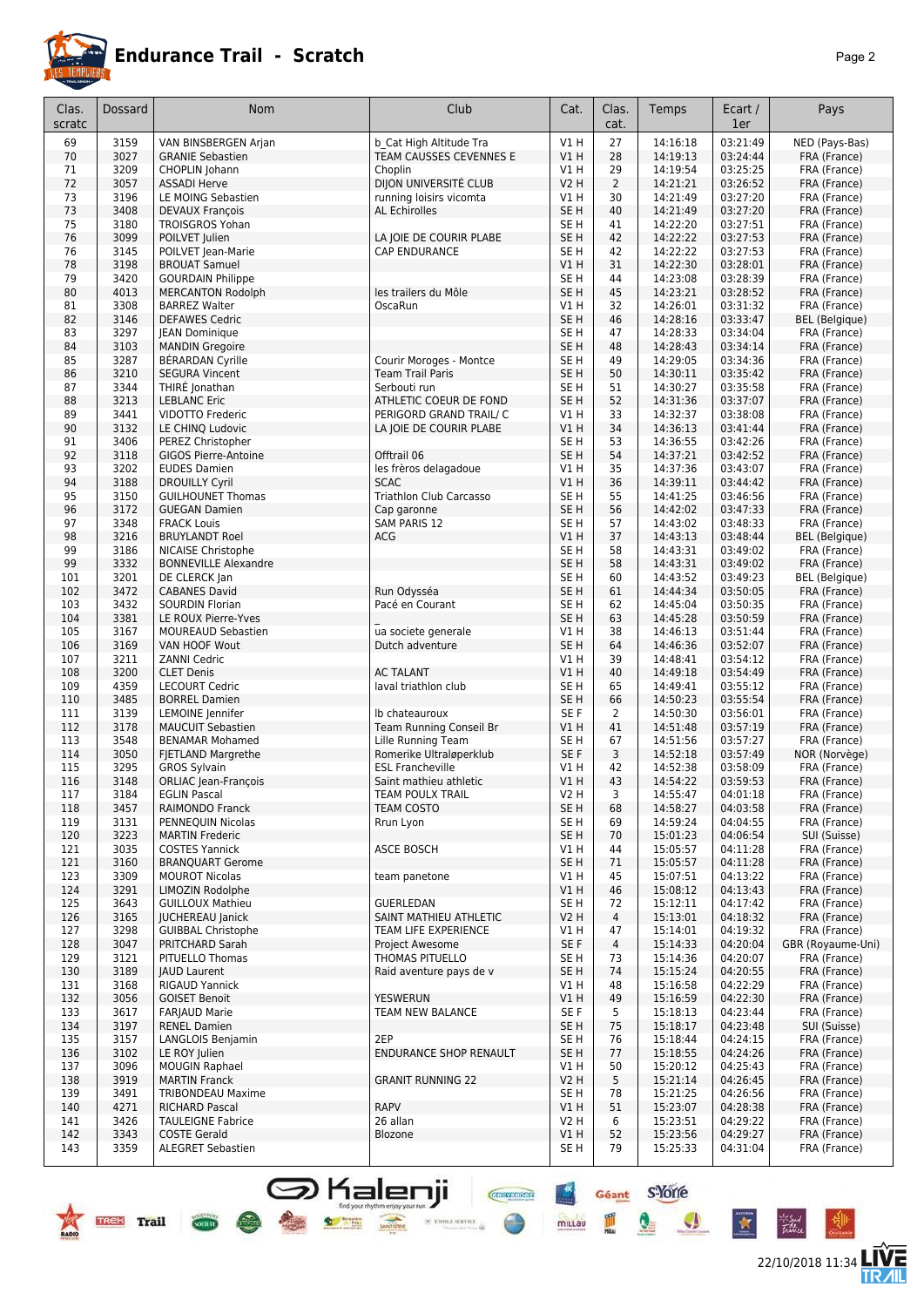

| ъ |  |
|---|--|
|---|--|

| Clas.<br>scratc | Dossard      | <b>Nom</b>                                           | Club                                    | Cat.                               | Clas.<br>cat.        | Temps                | Ecart /<br>1er       | Pays                                  |
|-----------------|--------------|------------------------------------------------------|-----------------------------------------|------------------------------------|----------------------|----------------------|----------------------|---------------------------------------|
| 144             | 3031         | <b>MONTEIL Loic</b>                                  | <b>SALTA BARTAS</b>                     | V1H                                | 53                   | 15:25:57             | 04:31:28             | FRA (France)                          |
| 145             | 3153         | <b>LARVET Aurelien</b>                               | Bsc blagnac                             | SE <sub>H</sub>                    | 80                   | 15:26:03             | 04:31:34             | FRA (France)                          |
| 146             | 4368         | <b>GOMET Alexis</b>                                  |                                         | SE <sub>H</sub>                    | 81                   | 15:26:11             | 04:31:42             | FRA (France)                          |
| 147             | 3312         | <b>BOURGEOIS Valentin</b>                            |                                         | VIH                                | 54                   | 15:26:35             | 04:32:06             | FRA (France)                          |
| 148             | 3525<br>3355 | <b>BILLY Iulien</b>                                  |                                         | SE <sub>H</sub><br>SE <sub>H</sub> | 82<br>83             | 15:26:36             | 04:32:07             | FRA (France)                          |
| 149<br>150      | 3207         | <b>DORIONS Sebastien</b><br><b>GUIBERTEAU Julien</b> |                                         | SE <sub>H</sub>                    | 84                   | 15:26:37<br>15:26:43 | 04:32:08<br>04:32:14 | FRA (France)<br>FRA (France)          |
| 151             | 3538         | <b>GRANIER Clement</b>                               |                                         | SE <sub>H</sub>                    | 85                   | 15:28:30             | 04:34:01             | FRA (France)                          |
| 152             | 3087         | <b>DURAND Nicolas</b>                                | <b>US Carmaux</b>                       | V1 H                               | 55                   | 15:28:49             | 04:34:20             | FRA (France)                          |
| 153             | 3306         | <b>BABIN Stephane</b>                                | <b>CPL PRIMAUBE</b>                     | V1H                                | 56                   | 15:28:57             | 04:34:28             | FRA (France)                          |
| 154             | 3405         | <b>BABY Franck</b>                                   | Run in Cres                             | V1 H                               | 57                   | 15:29:45             | 04:35:16             | FRA (France)                          |
| 155             | 3112         | <b>FOUREZ Michael</b>                                | Beauville no team Trail                 | SE <sub>H</sub>                    | 86                   | 15:30:55             | 04:36:26             | FRA (France)                          |
| 156             | 3419         | <b>BOLUT Guillaume</b>                               |                                         | SE <sub>H</sub>                    | 87                   | 15:32:25             | 04:37:56             | FRA (France)                          |
| 157             | 3170         | <b>GUICHARD Damien</b>                               | ND2BR                                   | SE <sub>H</sub>                    | 88                   | 15:33:34             | 04:39:05             | FRA (France)                          |
| 158             | 3476         | MAS OSSEDAT Michael                                  |                                         | SE <sub>H</sub>                    | 89<br>90             | 15:34:17             | 04:39:48             | FRA (France)                          |
| 159<br>160      | 3435<br>3638 | <b>DELPAS Alexis</b><br><b>BASHTI Karim</b>          | <b>EASYSPORT THOUY</b>                  | SE <sub>H</sub><br>V1 H            | 58                   | 15:34:39<br>15:35:19 | 04:40:10<br>04:40:50 | FRA (France)<br>FRA (France)          |
| 161             | 3328         | PIFFETEAU Emmanuel                                   | <b>NORD VENDEE ATHLETISME</b>           | SE <sub>H</sub>                    | 91                   | 15:35:35             | 04:41:06             | FRA (France)                          |
| 162             | 3806         | <b>HANQUEZ Cedric</b>                                | Hanguez                                 | SE <sub>H</sub>                    | 92                   | 15:36:53             | 04:42:24             | FRA (France)                          |
| 163             | 3307         | <b>IBTIOUENE Karim</b>                               | <b>ACCRORUN Villepreux</b>              | VIH                                | 59                   | 15:37:50             | 04:43:21             | FRA (France)                          |
| 164             | 4313         | <b>PINOT Emmanuel</b>                                |                                         | SE <sub>H</sub>                    | 93                   | 15:39:48             | 04:45:19             | FRA (France)                          |
| 165             | 3599         | <b>MINARD Matthieu</b>                               | Acoutreau                               | V1H                                | 60                   | 15:40:07             | 04:45:38             | FRA (France)                          |
| 166             | 3416         | ROBIN Christophe                                     | Pessac triathlon                        | <b>V2 H</b>                        | $\overline{7}$       | 15:40:12             | 04:45:43             | FRA (France)                          |
| 167             | 3447         | BERNARD-HERVE Jean-Pascal                            | AutourDuTrail - FreeRun                 | V1H                                | 61                   | 15:42:20             | 04:47:51             | FRA (France)                          |
| 168<br>169      | 3541<br>3696 | PHILIPOT Julien<br><b>NOBLET Philippe</b>            | SPORT +                                 | V1H<br>V1H                         | 62<br>63             | 15:44:02             | 04:49:33<br>04:50:25 | FRA (France)<br>FRA (France)          |
| 170             | 3458         | <b>NOLLOT Cyrille</b>                                | snecma sports corbeil                   | SE <sub>H</sub>                    | 94                   | 15:44:54<br>15:44:58 | 04:50:29             | FRA (France)                          |
| 171             | 3349         | <b>CAMON Alexandre</b>                               | <b>US BAZAS</b>                         | VIH                                | 64                   | 15:45:06             | 04:50:37             | FRA (France)                          |
| 172             | 3370         | <b>MOURINO Gaetan</b>                                | <b>FOULEES DE MORNAS</b>                | <b>V2 H</b>                        | 8                    | 15:45:20             | 04:50:51             | FRA (France)                          |
| 173             | 3081         | <b>GUILCOU Michel</b>                                | Spuc lasterka                           | SE <sub>H</sub>                    | 95                   | 15:45:30             | 04:51:01             | FRA (France)                          |
| 174             | 3452         | JOUSSET Sebastien                                    |                                         | V1 H                               | 65                   | 15:46:05             | 04:51:36             | FRA (France)                          |
| 175             | 3278         | <b>BANOUN Ninette</b>                                | Romerike Ultraløperklub                 | V2F                                | $\mathbf{1}$         | 15:47:19             | 04:52:50             | NOR (Norvège)                         |
| 176             | 3768         | <b>KEROUREDAN Lionel</b>                             |                                         | SE <sub>H</sub>                    | 96                   | 15:48:58             | 04:54:29             | FRA (France)                          |
| 177             | 3333         | MOREAU Jerome                                        |                                         | V1H                                | 66                   | 15:50:27             | 04:55:58             | FRA (France)                          |
| 178<br>179      | 3664<br>3055 | <b>FAGE Camille</b><br><b>BIOLLAZ Delphine</b>       | Scap18<br>les trailers du mole          | SE <sub>H</sub><br>$VI$ F          | 97<br>$\overline{2}$ | 15:53:08<br>15:53:18 | 04:58:39<br>04:58:49 | FRA (France)                          |
| 180             | 3303         | <b>IEGOU Vincent</b>                                 | pac mac                                 | V1 H                               | 67                   | 15:53:24             | 04:58:55             | FRA (France)<br>FRA (France)          |
| 181             | 4070         | DEPARDAY Christophe                                  | <b>TRGV</b>                             | <b>V2 H</b>                        | 9                    | 15:53:30             | 04:59:01             | FRA (France)                          |
| 182             | 3374         | <b>USO Armand</b>                                    | LMA TRI 45                              | V1H                                | 68                   | 15:53:41             | 04:59:12             | FRA (France)                          |
| 183             | 3350         | <b>MINAUX Eric</b>                                   |                                         | VIH                                | 69                   | 15:53:48             | 04:59:19             | FRA (France)                          |
| 184             | 3789         | <b>REQUILLART Theophile</b>                          | Moustache                               | SE H                               | 98                   | 15:53:57             | 04:59:28             | FRA (France)                          |
| 185             | 3289         | <b>VANDENHELSKEN Loic</b>                            |                                         | V1 H                               | 70                   | 15:56:12             | 05:01:43             | FRA (France)                          |
| 186             | 3208         | <b>BAUDAIN Patrick</b>                               | cap garonne                             | <b>V2 H</b>                        | 10                   | 15:57:05             | 05:02:36             | FRA (France)                          |
| 187<br>188      | 3352<br>3345 | <b>JAUD Vincent</b><br><b>SAROBERT Cyril</b>         | Nord vendee athletisme<br>team sarobert | SE <sub>H</sub><br>V1 H            | 99<br>71             | 15:57:56<br>15:58:48 | 05:03:27<br>05:04:19 | FRA (France)<br>FRA (France)          |
| 189             | 3133         | <b>LECHEVALLIER Franck</b>                           | ACC TIRATHLON PEUGEOT C                 | V1H                                | 72                   | 15:58:55             | 05:04:26             | FRA (France)                          |
| 189             | 3325         | <b>BLIN Cyrille</b>                                  | <b>Team Trail Bocage</b>                | V1 H                               | 72                   | 15:58:55             | 05:04:26             | FRA (France)                          |
| 191             | 3462         | ESSON Jerome                                         | club26allan                             | VIH                                | 74                   | 15:58:58             | 05:04:29             | FRA (France)                          |
| 192             | 3283         | <b>BOURGOIN Gilles</b>                               | KIKOUROU                                | V1H                                | 75                   | 15:59:47             | 05:05:18             | FRA (France)                          |
| 193             | 3049         | <b>CURRAN</b> Joanne                                 | <b>BARF</b>                             | V1F                                | 3                    | 15:59:57             | 05:05:28             | <b>NORTHERN IRELAND</b>               |
| 194             | 3577         | PINEL Jean-Marc                                      |                                         | V <sub>2</sub> H                   | 11                   | 16:00:22             | 05:05:53             | FRA (France)                          |
| 195             | 3390         | <b>FLOURY Erwan</b>                                  |                                         | SE <sub>H</sub>                    | 100                  | 16:00:27             | 05:05:58             | FRA (France)                          |
| 196<br>197      | 3254<br>3323 | TIMMERMANS Gaetan<br><b>LE BRETON Adrien</b>         |                                         | SE <sub>H</sub><br>SE <sub>H</sub> | 101<br>102           | 16:02:56<br>16:03:50 | 05:08:27<br>05:09:21 | <b>BEL</b> (Belgique)<br>FRA (France) |
| 198             | 3059         | PASERO Cedric                                        |                                         | VIH                                | 76                   | 16:06:30             | 05:12:01             | FRA (France)                          |
| 199             | 3285         | <b>DEMARS Olivier</b>                                | <b>AS ROMAGNAT</b>                      | SE <sub>H</sub>                    | 103                  | 16:08:43             | 05:14:14             | FRA (France)                          |
| 200             | 3305         | <b>BRULÉ Mickael</b>                                 | CO-KM 42 ST JUST LE MAR                 | SE <sub>H</sub>                    | 104                  | 16:09:50             | 05:15:21             | FRA (France)                          |
| 201             | 3656         | <b>BOSSAN Emmanuel</b>                               |                                         | V1H                                | 77                   | 16:09:55             | 05:15:26             | FRA (France)                          |
| 202             | 3341         | ARNOULD Sebastien                                    | Xrun                                    | SE <sub>H</sub>                    | 105                  | 16:10:10             | 05:15:41             | FRA (France)                          |
| 203             | 3624         | <b>BOUILLOT Eric</b>                                 |                                         | V2H                                | 12                   | 16:10:18             | 05:15:49             | FRA (France)                          |
| 204             | 3562         | <b>VERHELST Gaetan</b>                               |                                         | SE <sub>H</sub>                    | 106                  | 16:11:11             | 05:16:42             | FRA (France)                          |
| 205<br>205      | 3192<br>3585 | <b>LABONNE Laurent</b><br><b>VERHELST Antoine</b>    | Courapieds 33                           | SE <sub>H</sub><br>SE <sub>H</sub> | 107<br>107           | 16:11:12<br>16:11:12 | 05:16:43<br>05:16:43 | FRA (France)<br>FRA (France)          |
| 207             | 3451         | PALOUS Philippe                                      |                                         | V1H                                | 78                   | 16:11:20             | 05:16:51             | FRA (France)                          |
| 208             | 3369         | COUSTY Olivier                                       | BACARDI RUNNING TEAM                    | SE <sub>H</sub>                    | 109                  | 16:11:23             | 05:16:54             | FRA (France)                          |
| 209             | 3299         | <b>AUGLANS Aurelien</b>                              |                                         | SE <sub>H</sub>                    | 110                  | 16:11:42             | 05:17:13             | FRA (France)                          |
| 210             | 3193         | <b>MARCHEIX Eric</b>                                 | Bouliac sports plaisirs                 | V1 H                               | 79                   | 16:11:51             | 05:17:22             | FRA (France)                          |
| 211             | 4399         | <b>COUDRAY Coudray</b>                               | Nord Vendée athlétisme                  | V1H                                | 80                   | 16:11:58             | 05:17:29             | FRA (France)                          |
| 212             | 3501         | <b>MORAIS Paulo</b>                                  |                                         | SE <sub>H</sub>                    | 111                  | 16:12:18             | 05:17:49             | FRA (France)                          |
| 213             | 3346         | <b>HANOT Pascal</b>                                  |                                         | SE <sub>H</sub>                    | 112                  | 16:12:22             | 05:17:53             | FRA (France)                          |
| 214<br>215      | 3427<br>3474 | <b>MOREL Guillaume</b><br><b>MARTIN Pascal</b>       | Team Raidlight 44                       | V1 H<br>VIH                        | 81<br>82             | 16:12:51<br>16:13:00 | 05:18:22<br>05:18:31 | FRA (France)<br>FRA (France)          |
| 216             | 3422         | GARLANTEZEC David                                    |                                         | SE <sub>H</sub>                    | 113                  | 16:13:21             | 05:18:52             | FRA (France)                          |
| 217             | 3527         | PELLOQUIN Philippe                                   |                                         | V1H                                | 83                   | 16:14:26             | 05:19:57             | FRA (France)                          |
| 218             | 3477         | SCIBOZ Bruno                                         | NA                                      | V1 H                               | 84                   | 16:15:06             | 05:20:37             | FRA (France)                          |
|                 |              |                                                      |                                         |                                    |                      |                      |                      |                                       |

Signalenji **Grand Structure Structure Contains Contained Structure Contained Contained Contained Contained Contained Contained Contained Contained Contained Contained Contained Contained Contained Contained Contained Conta** 





the family

 $\bullet$ 

 $\overline{\mathbf{x}}$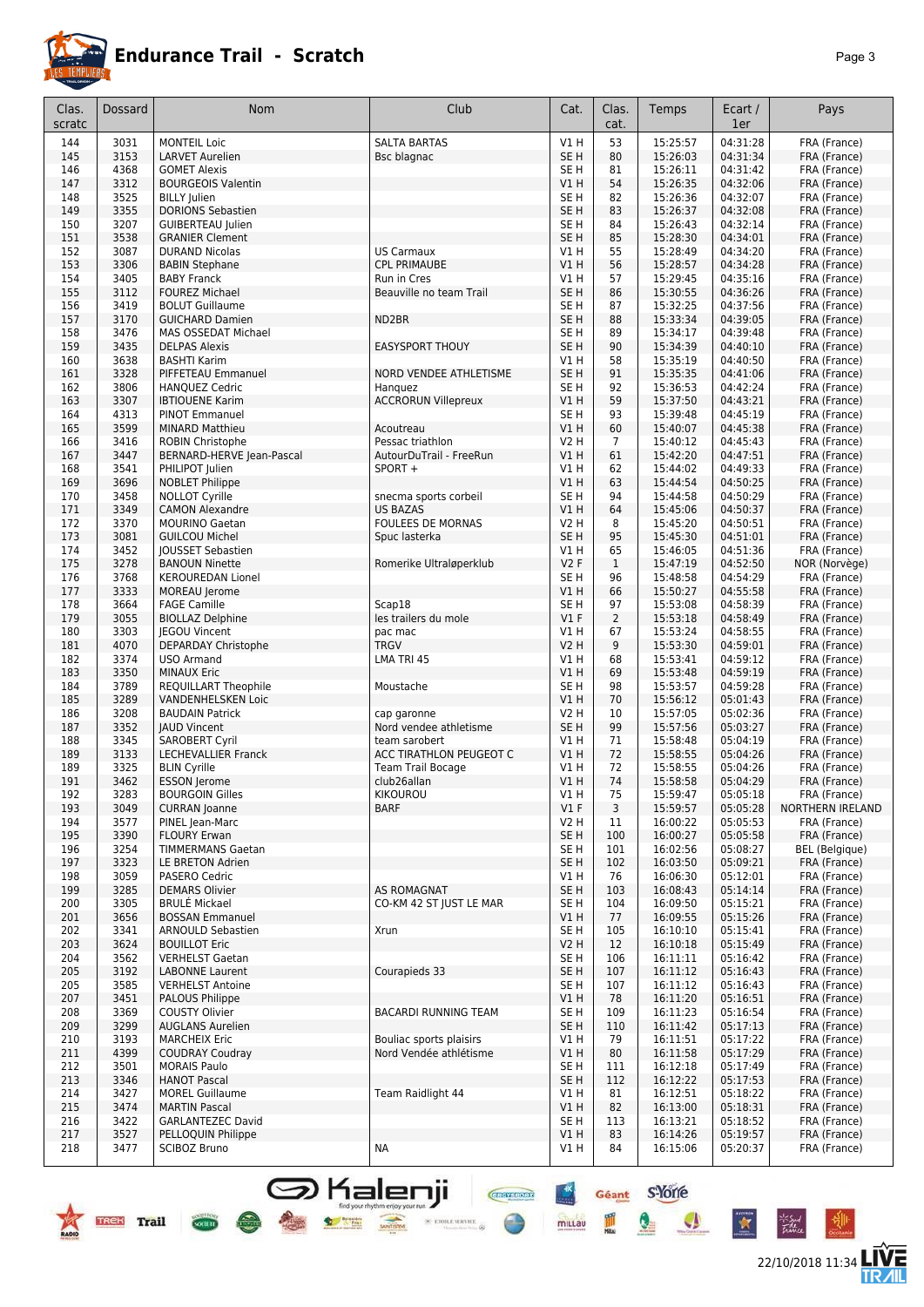

22/10/2018 11:34 **LIVE** 

Géant S-Yorre

Q

 $\bullet$ 

 $\star$ 

 $\frac{1}{2}$ 

mittau

皿

**CHEFFIORE** 

 $\times$  etoile server  $\otimes$ 

| Clas.<br>scratc | Dossard      | Nom                                               | Club                                    | Cat.                               | Clas.<br>cat. | Temps                | Ecart /<br>1er       | Pays                                  |
|-----------------|--------------|---------------------------------------------------|-----------------------------------------|------------------------------------|---------------|----------------------|----------------------|---------------------------------------|
|                 |              |                                                   |                                         |                                    |               |                      |                      |                                       |
| 219             | 3771<br>3218 | <b>MOREAU Benjamin</b><br><b>SCHACHT Wim</b>      |                                         | V1H<br><b>V2 H</b>                 | 85<br>13      | 16:15:16<br>16:15:20 | 05:20:47<br>05:20:51 | FRA (France)                          |
| 220<br>221      | 3361         | <b>DALLAN Fabrice</b>                             | Gent Running Team                       | VIH                                | 86            | 16:15:22             | 05:20:53             | <b>BEL</b> (Belgique)<br>FRA (France) |
| 222             | 3495         | <b>MICHIT David</b>                               |                                         | VIH                                | 87            | 16:16:42             | 05:22:13             | FRA (France)                          |
| 223             | 3409         | <b>TIERNY Arnaud</b>                              | Gravity running exprien                 | <b>V1 H</b>                        | 88            | 16:17:21             | 05:22:52             | FRA (France)                          |
| 224             | 3616         | <b>DEPUISET Izvoren</b>                           | <b>Depuiset</b>                         | SE <sub>H</sub>                    | 114           | 16:18:15             | 05:23:46             | FRA (France)                          |
| 225             | 4393         | <b>LOMPUECH Nicolas</b>                           |                                         | SE <sub>H</sub>                    | 115           | 16:20:10             | 05:25:41             | FRA (France)                          |
| 226             | 3367         | <b>DAIGREMONT Nicolas</b>                         |                                         | SE <sub>H</sub>                    | 116           | 16:22:46             | 05:28:17             | FRA (France)                          |
| 227             | 3206         | HANIQUAUT Jean-Henri                              |                                         | SE <sub>H</sub>                    | 117           | 16:24:37             | 05:30:08             | FRA (France)                          |
| 228<br>229      | 3288<br>3421 | <b>DAMIANI Romain</b><br><b>CHENEVAY Gregory</b>  |                                         | SE <sub>H</sub><br>V1 H            | 118<br>89     | 16:25:45<br>16:26:38 | 05:31:16<br>05:32:09 | FRA (France)<br>FRA (France)          |
| 230             | 3586         | <b>LAHONDES Arnaud</b>                            |                                         | <b>V1 H</b>                        | 90            | 16:26:44             | 05:32:15             | FRA (France)                          |
| 231             | 3181         | <b>VERRUE Vincent</b>                             | <b>FLOT</b>                             | V1 H                               | 91            | 16:26:49             | 05:32:20             | <b>BEL</b> (Belgique)                 |
| 232             | 3230         | <b>BOGATYREV Vladimir</b>                         | <b>Trail Running School</b>             | V1 H                               | 92            | 16:27:03             | 05:32:34             | FRA (France)                          |
| 233             | 3461         | JAOUEN Cedric                                     |                                         | SE <sub>H</sub>                    | 119           | 16:27:23             | 05:32:54             | FRA (France)                          |
| 234             | 3353         | <b>JANNETTA Marc</b>                              | Team trail spirit de                    | V1 H                               | 93            | 16:27:35             | 05:33:06             | FRA (France)                          |
| 235             | 3329         | <b>VERGUET Alain</b>                              | traileurs des 7 monts                   | V3 H                               | $\mathbf{1}$  | 16:28:33             | 05:34:04             | FRA (France)                          |
| 236<br>237      | 4047<br>4385 | <b>BERNARD Clement</b>                            |                                         | SE <sub>H</sub><br>SE <sub>H</sub> | 120<br>121    | 16:28:34             | 05:34:05             | FRA (France)                          |
| 238             | 3338         | SERROT Jean-Marc<br><b>CLENET Carl</b>            | Nord Vendée Athlétisme                  | V1 H                               | 94            | 16:28:40<br>16:28:52 | 05:34:11<br>05:34:23 | FRA (France)<br>FRA (France)          |
| 239             | 3235         | <b>UOTILA Teemu</b>                               | Vincit                                  | SE <sub>H</sub>                    | 122           | 16:28:56             | 05:34:27             | FIN (Finlande)                        |
| 240             | 3300         | <b>MAJEK Fabrice</b>                              | Les gamelles galères                    | V1H                                | 95            | 16:30:00             | 05:35:31             | FRA (France)                          |
| 241             | 3494         | <b>BRELUZEAU Jean François</b>                    | <b>JOGGING CLUB SABLAIS</b>             | V1 H                               | 96            | 16:30:29             | 05:36:00             | FRA (France)                          |
| 242             | 3594         | <b>BATISSE Bruno</b>                              | <b>Rcc</b>                              | VIH                                | 97            | 16:30:50             | 05:36:21             | FRA (France)                          |
| 243             | 3512         | <b>JACOBELLI Thibaut</b>                          |                                         | V1H                                | 98            | 16:30:53             | 05:36:24             | FRA (France)                          |
| 244             | 3513         | <b>RICHARD Olivier</b>                            | AS Lainiere de Picardi                  | V2 H                               | 14            | 16:31:32             | 05:37:03             | FRA (France)                          |
| 245             | 3397         | <b>MAVIEL Olivier</b>                             | Foulées Vertes de Lalo                  | SE H                               | 123           | 16:31:38             | 05:37:09             | FRA (France)                          |
| 246<br>247      | 3532<br>3174 | CHEILLETZ Xavier                                  | Velay Athlétisme<br>la foulee annemasse | V1 H<br>SE H                       | 99<br>124     | 16:32:03<br>16:32:29 | 05:37:34<br>05:38:00 | FRA (France)<br>FRA (France)          |
| 247             | 3496         | <b>MAGNAUDEIX Thomas</b><br><b>SAMSON Cedric</b>  |                                         | <b>V1 H</b>                        | 100           | 16:32:29             | 05:38:00             | FRA (France)                          |
| 249             | 3563         | <b>RENAUX Frederic</b>                            |                                         | V1H                                | 101           | 16:32:36             | 05:38:07             | FRA (France)                          |
| 250             | 3954         | <b>DAOUDAL Laurent</b>                            |                                         | V2 H                               | 15            | 16:32:48             | 05:38:19             | FRA (France)                          |
| 251             | 3182         | <b>CHARPENTIER Jeremy</b>                         | Team foul&es                            | SE H                               | 125           | 16:33:15             | 05:38:46             | FRA (France)                          |
| 252             | 3650         | <b>CLERBOUT Nicolas</b>                           | <b>TOAC Toulouse TRIATHLON</b>          | V1 H                               | 102           | 16:34:18             | 05:39:49             | FRA (France)                          |
| 253             | 3802         | <b>FINS Augusto</b>                               | <b>CAHORS</b> trail                     | V1 H                               | 103           | 16:34:37             | 05:40:08             | FRA (France)                          |
| 254             | 3627         | <b>DUFEIL Cedric</b>                              | Dufeil                                  | V1H                                | 104           | 16:34:42             | 05:40:13             | FRA (France)                          |
| 255<br>256      | 3553<br>3822 | <b>DENOYELLE Thomas</b><br><b>POCHON Maxime</b>   | <b>VELIZY TRIATHLON</b>                 | V1 H<br>SE H                       | 105<br>126    | 16:34:56<br>16:34:57 | 05:40:27<br>05:40:28 | FRA (France)<br>FRA (France)          |
| 257             | 3221         | CASTIGNOLA Demetrio                               | Lupi d'Appennino                        | SE H                               | 127           | 16:36:40             | 05:42:11             | ITA (Italie)                          |
| 258             | 3669         | <b>COUALLIER Maxime</b>                           | trek tours endurance                    | SE H                               | 128           | 16:36:56             | 05:42:27             | FRA (France)                          |
| 259             | 3396         | POURADY Kian                                      | S/L AC LA CHAPPELLE/ERD                 | V1 H                               | 106           | 16:39:24             | 05:44:55             | FRA (France)                          |
| 260             | 3571         | <b>PONCHON Benoit</b>                             |                                         | V1H                                | 107           | 16:42:41             | 05:48:12             | FRA (France)                          |
| 261             | 3636         | <b>RUIZ Nicolas</b>                               |                                         | V1 H                               | 108           | 16:42:46             | 05:48:17             | FRA (France)                          |
| 262             | 3378         | <b>SKRZYNSKI Michel</b>                           | altitrail                               | V1 H                               | 109           | 16:42:53             | 05:48:24             | FRA (France)                          |
| 263<br>264      | 3607<br>3544 | <b>DURAND Benoit</b>                              | A.R.SUD LAC                             | V2 H<br>V1 H                       | 16            | 16:43:47             | 05:49:18             | FRA (France)                          |
| 265             | 3547         | DJEMA Amar<br><b>ESSON Severine</b>               | club26allan                             | $VI$ F                             | 110<br>4      | 16:44:05<br>16:44:44 | 05:49:36<br>05:50:15 | FRA (France)<br>FRA (France)          |
| 266             | 3294         | <b>VICTOR Clement</b>                             |                                         | <b>V1 H</b>                        | 111           | 16:45:56             | 05:51:27             | FRA (France)                          |
| 267             | 3215         | LAOUREUX Denis                                    |                                         | V1H                                | 112           | 16:47:17             | 05:52:48             | BEL (Belgique)                        |
| 268             | 3531         | OUÉRÉ Olivier                                     |                                         | V1H                                | 113           | 16:47:31             | 05:53:02             | FRA (France)                          |
| 269             | 3364         | <b>THEVENON Romain</b>                            |                                         | SE H                               | 129           | 16:47:53             | 05:53:24             | FRA (France)                          |
| 270             | 3430         | <b>CHANUT Morgan</b>                              | ambérieu marathon                       | SE H                               | 130           | 16:47:55             | 05:53:26             | FRA (France)                          |
| 271<br>272      | 3660<br>3058 | DAINES Michaël                                    | Courir à Seyssins Seyss                 | SE H                               | 131           | 16:48:12             | 05:53:43             | FRA (France)                          |
| 273             | 3311         | <b>ARAGON Frederic</b><br><b>ALARET Arnaud</b>    | CPLP                                    | V1H<br>SE <sub>H</sub>             | 114<br>132    | 16:48:38<br>16:49:40 | 05:54:09<br>05:55:11 | FRA (France)<br>FRA (France)          |
| 274             | 3829         | <b>CHAINTREUIL Thierry</b>                        |                                         | V1H                                | 115           | 16:49:41             | 05:55:12             | FRA (France)                          |
| 275             | 3016         | <b>CAMPAGNA David</b>                             |                                         | V1 H                               | 116           | 16:50:24             | 05:55:55             | FRA (France)                          |
| 276             | 3407         | <b>BICHON Pierre</b>                              | <b>UA Societe Generale</b>              | V1H                                | 117           | 16:50:33             | 05:56:04             | FRA (France)                          |
| 277             | 3375         | <b>CARLES Guillaume</b>                           | <b>Team Coutach Evasion</b>             | SE <sub>H</sub>                    | 133           | 16:51:16             | 05:56:47             | FRA (France)                          |
| 278             | 3892         | <b>MENARD Arnaud</b>                              | <b>TEAM OUTDOOR POLI</b>                | <b>V1 H</b>                        | 118           | 16:51:29             | 05:57:00             | FRA (France)                          |
| 279             | 3351         | <b>LIBEER Matthieu</b>                            |                                         | V1 H                               | 119           | 16:51:38             | 05:57:09             | FRA (France)                          |
| 280<br>281      | 3240<br>3780 | PINHO Xavier<br><b>DUBOIS David</b>               | Limitless                               | SE H<br>SE H                       | 134<br>135    | 16:51:41<br>16:51:52 | 05:57:12<br>05:57:23 | POR (Portugal)<br>FRA (France)        |
| 282             | 3557         | <b>DURAND Fabien</b>                              | Topette team                            | SE H                               | 136           | 16:51:59             | 05:57:30             | FRA (France)                          |
| 283             | 3499         | <b>GEORGER Adrien</b>                             | <b>YPRL Triathlon</b>                   | SE H                               | 137           | 16:52:03             | 05:57:34             | FRA (France)                          |
| 283             | 3502         | <b>VIGROUX Gaetan</b>                             |                                         | SE H                               | 137           | 16:52:03             | 05:57:34             | FRA (France)                          |
| 283             | 3795         | PASSAQUIN-BOUVET Nadege                           |                                         | $VI$ F                             | 5             | 16:52:03             | 05:57:34             | FRA (France)                          |
| 286             | 3376         | <b>GUIPPAUD Jean-Marie</b>                        | Lautrec Sport Nature                    | SE <sub>H</sub>                    | 139           | 16:52:19             | 05:57:50             | FRA (France)                          |
| 287             | 3015         | <b>IEGOU Aurelien</b>                             |                                         | SE H                               | 140           | 16:52:53             | 05:58:24             | FRA (France)                          |
| 288<br>289      | 3863<br>3473 | <b>DUTARQUE Florent</b><br><b>LEBLANC Anthony</b> |                                         | SE <sub>H</sub><br>SE <sub>H</sub> | 141<br>142    | 16:54:43<br>16:54:46 | 06:00:14<br>06:00:17 | FRA (France)<br>FRA (France)          |
| 290             | 3214         | <b>CORNET Regis</b>                               |                                         | V1H                                | 120           | 16:55:05             | 06:00:36             | <b>BEL</b> (Belgique)                 |
| 291             | 4278         | GIROUD Julien                                     |                                         | SE <sub>H</sub>                    | 143           | 16:55:49             | 06:01:20             | FRA (France)                          |
| 292             | 4308         | <b>PROTIN Alexandre</b>                           |                                         | SE H                               | 144           | 16:56:56             | 06:02:27             | FRA (France)                          |
| 293             | 3901         | <b>DESHAYES Antoine</b>                           |                                         | SE H                               | 145           | 16:58:11             | 06:03:42             | FRA (France)                          |

**S** Kalenji

 $\bullet$  set

**Maria Eulok**<br>Waliofalaki

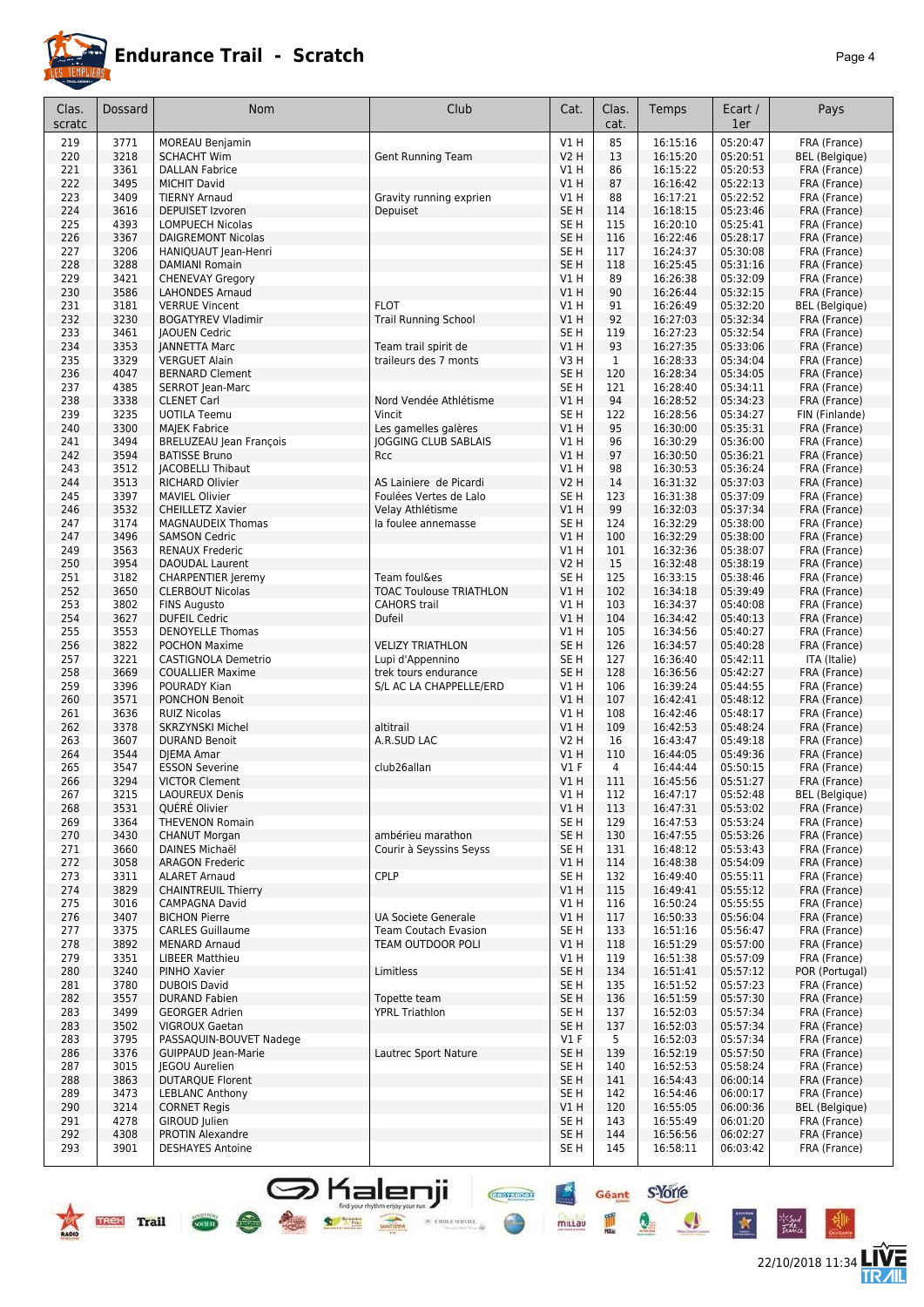

22/10/2018 11:34

**LIVE<br>TR***A***IL** 

Géant S-Yone

Q

I

 $\mathbf{A}$ 

**CHEFFIORE** 

 $\times$  error service.  $\otimes$ 

 $\frac{4x}{x}$ 

mittau

| Clas.<br>scratc | Dossard      | Nom                                               | Club                                           | Cat.                    | Clas.<br>cat. | Temps                | Ecart /<br>1er       | Pays                              |
|-----------------|--------------|---------------------------------------------------|------------------------------------------------|-------------------------|---------------|----------------------|----------------------|-----------------------------------|
| 294             | 3651         | <b>CORNIER Jerome</b>                             | <b>CORNIER</b>                                 | <b>V1 H</b>             | 121           | 16:59:17             | 06:04:48             | FRA (France)                      |
| 295             | 3366         | LEMASSON Jean-Emeric                              | LES PRINCES DU VENT                            | SE <sub>H</sub>         | 146           | 16:59:35             | 06:05:06             | FRA (France)                      |
| 296             | 3529         | ANNALORO Christophe                               |                                                | SE <sub>H</sub>         | 147           | 17:00:04             | 06:05:35             | FRA (France)                      |
| 297             | 3797         | <b>BLANC-PAQUES Pierre</b>                        | <b>TUC Triathlon</b>                           | SE <sub>H</sub>         | 148           | 17:00:38             | 06:06:09             | FRA (France)                      |
| 298             | 3648         | <b>MARTIN Christophe</b>                          | Entente des Mauges                             | V2 H                    | 17            | 17:00:48             | 06:06:19             | FRA (France)                      |
| 299             | 3654         | <b>ARAMENDI Ramuntxo</b>                          |                                                | VIH                     | 122           | 17:01:01             | 06:06:32             | FRA (France)                      |
| 300<br>301      | 3784<br>3244 | <b>THEVENON Dorian</b><br><b>BOCHE Nicolas</b>    | <b>Biber Club</b>                              | V1 H<br>V1H             | 123<br>124    | 17:01:17<br>17:01:31 | 06:06:48<br>06:07:02 | FRA (France)<br>GER (Allemagne)   |
| 302             | 3327         | <b>REBUFA Jacques</b>                             |                                                | V1H                     | 125           | 17:01:37             | 06:07:08             | FRA (France)                      |
| 303             | 3893         | <b>THIEBAUT Benoit</b>                            | LYON ULTRA RUN                                 | V1H                     | 126           | 17:04:06             | 06:09:37             | FRA (France)                      |
| 304             | 3871         | PÉROLAT Patrice                                   |                                                | SE <sub>H</sub>         | 149           | 17:04:40             | 06:10:11             | FRA (France)                      |
| 305             | 3404         | <b>KERNEL Emmanuel</b>                            | <b>CMBM</b>                                    | VIH                     | 127           | 17:04:45             | 06:10:16             | FRA (France)                      |
| 306             | 3171         | <b>GASNOT Anthony</b>                             | Body's studio                                  | SE <sub>H</sub>         | 150           | 17:05:15             | 06:10:46             | FRA (France)                      |
| 307             | 3354         | <b>MARTINS David</b>                              | <b>UA Charolais Brionnais</b>                  | VIH                     | 128           | 17:05:28             | 06:10:59             | FRA (France)                      |
| 308             | 3415         | TAILLAND Jean-Philippe                            | 26 ALLAN                                       | V2 H                    | 18            | 17:05:42             | 06:11:13             | FRA (France)                      |
| 309             | 3231<br>4397 | <b>KINGSTON Patrick</b>                           |                                                | VIH<br>V1 H             | 129           | 17:06:11             | 06:11:42             | GBR (Royaume-Uni)                 |
| 310<br>311      | 3459         | <b>ANDREO Laurent</b><br><b>HULOT Laurent</b>     | <b>USCN</b>                                    | VIH                     | 130<br>131    | 17:06:35<br>17:06:37 | 06:12:06<br>06:12:08 | FRA (France)<br>FRA (France)      |
| 312             | 3783         | <b>BOUH-MANA Fabrice</b>                          |                                                | V1 H                    | 132           | 17:08:14             | 06:13:45             | FRA (France)                      |
| 313             | 3519         | GONZALEZ Jean-Marie                               |                                                | <b>V2 H</b>             | 19            | 17:09:29             | 06:15:00             | FRA (France)                      |
| 314             | 3667         | <b>BOSCHINI Guillaume</b>                         |                                                | V1 H                    | 133           | 17:09:35             | 06:15:06             | FRA (France)                      |
| 315             | 3598         | <b>BANCHEREAU Fabrice</b>                         | S/L AC La Chapelle/erdr                        | V1H                     | 134           | 17:09:55             | 06:15:26             | FRA (France)                      |
| 316             | 3588         | <b>JOLLY Gregory</b>                              | TEAM GRIFFONS/UN DES SE                        | V1 H                    | 135           | 17:10:06             | 06:15:37             | FRA (France)                      |
| 316             | 3710         | <b>DURAND Gael</b>                                | Les couilles qui couren                        | SE <sub>H</sub>         | 151           | 17:10:06             | 06:15:37             | FRA (France)                      |
| 318             | 4236         | CALVAYRAC Raphaël                                 |                                                | SE <sub>H</sub>         | 152           | 17:10:08             | 06:15:39             | FRA (France)                      |
| 319             | 3190         | ORY Stephane                                      | Team kastell                                   | <b>V2 H</b>             | 20            | 17:10:28             | 06:15:59             | FRA (France)                      |
| 320<br>321      | 3256<br>3173 | <b>BHAGAT Lee</b><br><b>LAGARDE Nicolas</b>       | <b>Euskal Raid</b>                             | V1 H<br>SE <sub>H</sub> | 136<br>153    | 17:10:45<br>17:10:46 | 06:16:16<br>06:16:17 | UK<br>FRA (France)                |
| 321             | 3402         | <b>GERMAIN Bixintxo</b>                           | euskal raid                                    | SE <sub>H</sub>         | 153           | 17:10:46             | 06:16:17             | FRA (France)                      |
| 323             | 3475         | <b>DESBETS</b> Jean Philippe                      | magnoac trail rando                            | <b>V2 H</b>             | 21            | 17:10:50             | 06:16:21             | FRA (France)                      |
| 324             | 3314         | LE BOUILL Denis                                   | Guerledan aventures                            | V1 H                    | 137           | 17:11:37             | 06:17:08             | FRA (France)                      |
| 325             | 3580         | <b>FERRARY Michel</b>                             | Traines la grolee                              | V2 H                    | 22            | 17:12:07             | 06:17:38             | FRA (France)                      |
| 326             | 3342         | <b>LAMOOT Sebastien</b>                           |                                                | V1H                     | 138           | 17:13:59             | 06:19:30             | FRA (France)                      |
| 327             | 4354         | <b>NONY Thomas</b>                                | vineuil sport triathlon                        | SE <sub>H</sub>         | 155           | 17:14:35             | 06:20:06             | FRA (France)                      |
| 328             | 3506         | <b>FERREIRA Manuel</b>                            |                                                | V2 H                    | 23            | 17:14:50             | 06:20:21             | FRA (France)                      |
| 329             | 3437         | PEREZ Ludovic                                     | Les foulees 60                                 | SE <sub>H</sub>         | 156           | 17:15:20             | 06:20:51             | FRA (France)                      |
| 330<br>331      | 3360<br>3691 | <b>ROSPIDE Frederic</b>                           |                                                | SE <sub>H</sub><br>VIH  | 157<br>139    | 17:16:07<br>17:18:05 | 06:21:38<br>06:23:36 | FRA (France)                      |
| 332             | 3362         | <b>COZIEN Franck</b><br><b>PAULIN David</b>       | LA JOIE DE COURIR PLABE                        | V1 H                    | 140           | 17:18:39             | 06:24:10             | FRA (France)<br>FRA (France)      |
| 333             | 4040         | FARGEOT Jerome                                    | <b>GARDIOLE SQUADS BADGERS</b>                 | VIH                     | 141           | 17:19:00             | 06:24:31             | FRA (France)                      |
| 334             | 3517         | <b>GRIFFE Ludovic</b>                             |                                                | SE <sub>H</sub>         | 158           | 17:19:03             | 06:24:34             | FRA (France)                      |
| 335             | 4130         | <b>FOUESNEAU Damien</b>                           |                                                | VIH                     | 142           | 17:19:29             | 06:25:00             | FRA (France)                      |
| 336             | 3742         | <b>HERBEZ Romaric</b>                             |                                                | SE <sub>H</sub>         | 159           | 17:20:07             | 06:25:38             | FRA (France)                      |
| 337             | 3463         | PITRUZZELLA Luigi                                 | team Roxor                                     | V <sub>2</sub> H        | 24            | 17:20:08             | 06:25:39             | FRA (France)                      |
| 338             | 3048         | THIEFFRY Fanny                                    |                                                | SE F                    | 6             | 17:20:58             | 06:26:29             | GBR (Royaume-Uni)                 |
| 339             | 3649         | <b>DUBOIS Nathalie</b>                            | EA ST quentin en yvelin                        | V1F                     | 6             | 17:23:09             | 06:28:40             | FRA (France)                      |
| 340<br>341      | 3336<br>3670 | <b>COQUOIN Flavien</b><br><b>BROGNIART Tanguy</b> | coten trail<br>brogniart                       | SE <sub>H</sub><br>V1H  | 160<br>143    | 17:24:12<br>17:24:27 | 06:29:43<br>06:29:58 | FRA (France)<br>FRA (France)      |
| 342             | 3697         | AUGUSTO Jose                                      |                                                | V2 H                    | 25            | 17:24:28             | 06:29:59             | FRA (France)                      |
| 343             | 4064         | MAISON Johann                                     | trailers du vexin                              | SE <sub>H</sub>         | 161           | 17:24:47             | 06:30:18             | FRA (France)                      |
| 344             | 3219         | <b>ERMAK Alexej</b>                               | <b>SG Suderwich</b>                            | SE <sub>H</sub>         | 162           | 17:26:07             | 06:31:38             | GER (Allemagne)                   |
| 345             | 3709         | <b>PRALET Stephane</b>                            |                                                | V1 H                    | 144           | 17:27:13             | 06:32:44             | FRA (France)                      |
| 346             | 3929         | <b>DUBOILLE Yohann</b>                            |                                                | V1 H                    | 145           | 17:27:16             | 06:32:47             | FRA (France)                      |
| 347             | 3482         | <b>TEULIERES Lionel</b>                           | Trail des 3 rocs                               | V1 H                    | 146           | 17:27:20             | 06:32:51             | FRA (France)                      |
| 348             | 3734         | <b>MORDEL Nathalie</b>                            | AS CHU NANTES                                  | SE F                    | 7             | 17:27:23             | 06:32:54             | FRA (France)                      |
| 349<br>350      | 3948<br>3523 | <b>BOULIOU Patrick</b><br><b>HOJNACKI Laurent</b> | Oxygène Belbeuf                                | V1 H<br>V2 H            | 147<br>26     | 17:27:41<br>17:27:55 | 06:33:12<br>06:33:26 | FRA (France)<br>FRA (France)      |
| 351             | 3464         | <b>TOURNOUX Alexandra</b>                         | S/L AC Villeneuve d'Asc                        | SE F                    | 8             | 17:28:08             | 06:33:39             | FRA (France)                      |
| 352             | 3316         | <b>HINGRAND Corentin</b>                          | Lille Triathlon / Asso                         | ES <sub>H</sub>         | $\mathbf{1}$  | 17:28:19             | 06:33:50             | FRA (France)                      |
| 353             | 3382         | <b>MARTIN François</b>                            | X-Terrils                                      | V1 H                    | 148           | 17:28:32             | 06:34:03             | FRA (France)                      |
| 354             | 4311         | <b>THOMAS Marc</b>                                |                                                | SE <sub>H</sub>         | 163           | 17:28:36             | 06:34:07             | FRA (France)                      |
| 355             | 3228         | <b>CLAESSON Andreas</b>                           |                                                | SE <sub>H</sub>         | 164           | 17:28:42             | 06:34:13             | NOR (Norvège)                     |
| 356             | 3644         | <b>DUHAMEL Maxime</b>                             |                                                | SE H                    | 165           | 17:29:58             | 06:35:29             | FRA (France)                      |
| 357             | 3897         | <b>QUANTIN Stephane</b>                           | team foulées rog trail                         | V1 H                    | 149           | 17:29:59             | 06:35:30             | FRA (France)                      |
| 358             | 4023         | <b>BELLOY Charles-Henry</b>                       |                                                | SE <sub>H</sub>         | 166           | 17:30:24             | 06:35:55             | FRA (France)                      |
| 359<br>360      | 3052<br>3528 | GAULD Jodie<br><b>MEZERETTE Eric</b>              | St Austell Running Club<br>accrorun villepreux | SE F<br>V1 H            | 9<br>150      | 17:30:25<br>17:30:27 | 06:35:56<br>06:35:58 | GBR (Royaume-Uni)<br>FRA (France) |
| 361             | 4111         | LOUHAIDIA Elmouatassim                            |                                                | SE H                    | 167           | 17:31:12             | 06:36:43             | FRA (France)                      |
| 362             | 3337         | <b>ANDRAWOS Sebastien</b>                         | AJS LA GARDE                                   | SE H                    | 168           | 17:31:27             | 06:36:58             | FRA (France)                      |
| 363             | 3621         | <b>MIGNOT Bertrand</b>                            | <b>Team Costo</b>                              | V2 H                    | 27            | 17:34:34             | 06:40:05             | FRA (France)                      |
| 364             | 3453         | <b>BARELLI Marcel</b>                             | <b>XRUN</b>                                    | V1 H                    | 151           | 17:36:08             | 06:41:39             | FRA (France)                      |
| 365             | 3212         | KAIKINGER Sebastien                               | Babassk                                        | SE <sub>H</sub>         | 169           | 17:36:17             | 06:41:48             | FRA (France)                      |
| 366             | 3410         | MIKARIC Michaël                                   | free run                                       | SE <sub>H</sub>         | 170           | 17:39:07             | 06:44:38             | FRA (France)                      |
| 367             | 3865         | <b>MONATTE Yannick</b>                            |                                                | SE <sub>H</sub>         | 171           | 17:40:17             | 06:45:48             | FRA (France)                      |
| 368             | 3820         | <b>BLASZKIEWICZ Krzysztof</b>                     |                                                | V1 H                    | 152           | 17:41:04             | 06:46:35             | FRA (France)                      |

**S** Kalenji

 $\bullet$ 

**TREK** Trail

 $\frac{1}{\sqrt{1-\frac{1}{2}}\sqrt{1-\frac{1}{2}}\sqrt{1-\frac{1}{2}}\sqrt{1-\frac{1}{2}}\sqrt{1-\frac{1}{2}}\sqrt{1-\frac{1}{2}}\sqrt{1-\frac{1}{2}}\sqrt{1-\frac{1}{2}}\sqrt{1-\frac{1}{2}}\sqrt{1-\frac{1}{2}}\sqrt{1-\frac{1}{2}}\sqrt{1-\frac{1}{2}}\sqrt{1-\frac{1}{2}}\sqrt{1-\frac{1}{2}}\sqrt{1-\frac{1}{2}}\sqrt{1-\frac{1}{2}}\sqrt{1-\frac{1}{2}}\sqrt{1-\frac{1}{2}}\sqrt{1-\frac{1}{2}}\sqrt{1-\frac$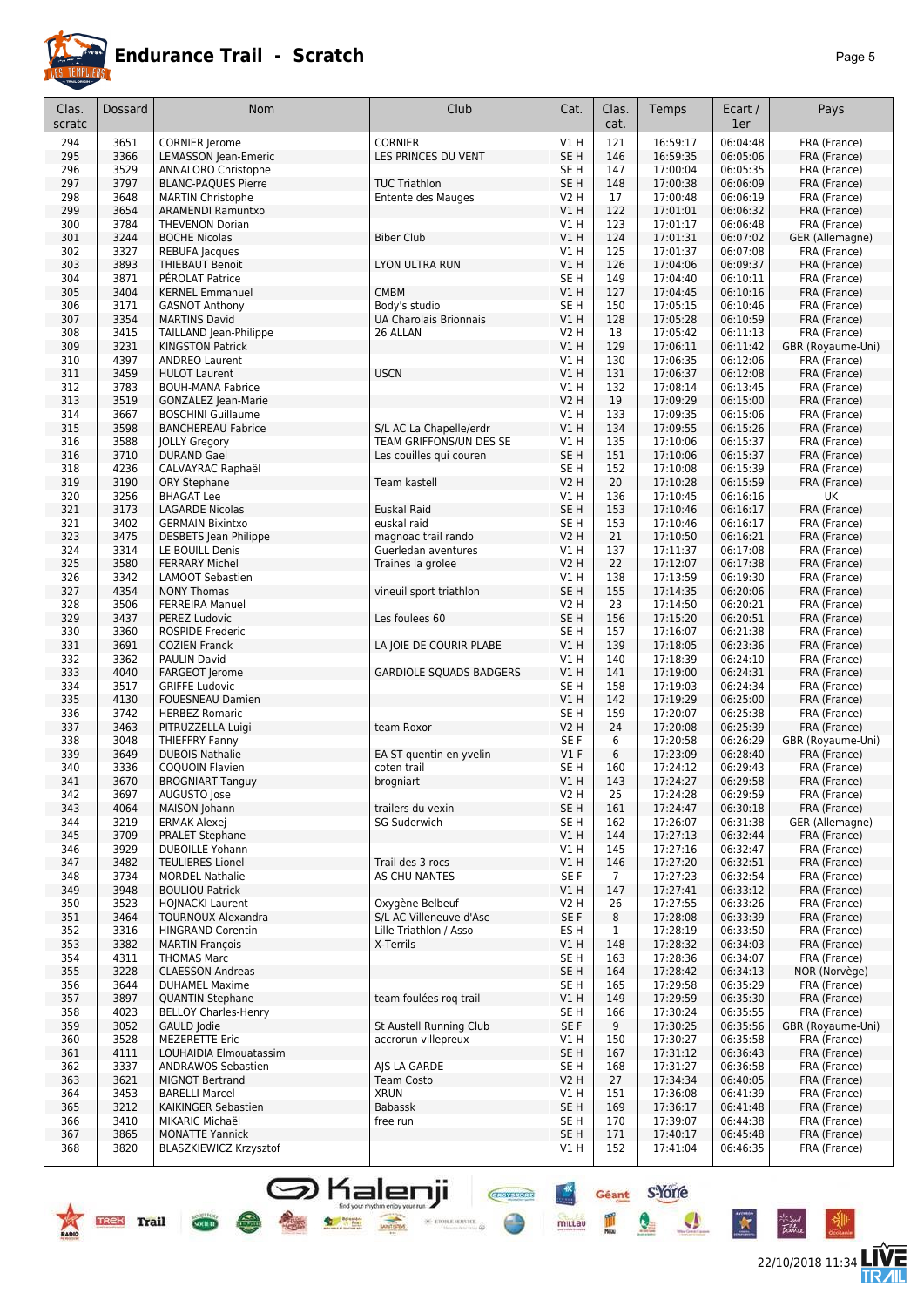

|--|--|

| Clas.<br>scratc | Dossard      | Nom                                               | Club                                               | Cat.                               | Clas.<br>cat.  | Temps                | Ecart /<br>1er       | Pays                         |
|-----------------|--------------|---------------------------------------------------|----------------------------------------------------|------------------------------------|----------------|----------------------|----------------------|------------------------------|
| 369             | 3017         | SION Edouard                                      |                                                    | SE <sub>H</sub>                    | 172            | 17:41:41             | 06:47:12             | FRA (France)                 |
| 370             | 3556         | <b>COUTURIER Alain</b>                            | Asptt Verdun                                       | <b>V2 H</b>                        | 28             | 17:42:06             | 06:47:37             | FRA (France)                 |
| 371             | 3689         | <b>FISCHER Laurent</b>                            |                                                    | V1 H                               | 153            | 17:42:09             | 06:47:40             | FRA (France)                 |
| 372             | 4391         | <b>METAIREAU Greg</b>                             | ATHLETIC RETZ SUR LAC                              | V1H                                | 154            | 17:44:02             | 06:49:33             | FRA (France)                 |
| 373             | 3761         | <b>GALLOT Frederic</b>                            |                                                    | V1 H                               | 155            | 17:44:51             | 06:50:22             | FRA (France)                 |
| 374             | 3389<br>4386 | <b>LEGER Baptiste</b><br><b>TOUSSAINT Maxime</b>  | <b>CYD Nantes</b>                                  | SE <sub>H</sub><br>SE <sub>H</sub> | 173<br>174     | 17:47:59<br>17:48:03 | 06:53:30<br>06:53:34 | FRA (France)                 |
| 375<br>376      | 3098         | <b>JOURDAIN Guillaume</b>                         | <b>RAPV</b>                                        | V1H                                | 156            | 17:48:40             | 06:54:11             | FRA (France)                 |
| 376             | 3154         | <b>CORDONNIER Benoit</b>                          |                                                    | V1 H                               | 156            | 17:48:40             | 06:54:11             | FRA (France)                 |
| 376             | 3392         | <b>RENAUDIN Dany</b>                              | Raid aventure pays de v                            | SE <sub>H</sub>                    | 175            | 17:48:40             | 06:54:11             | FRA (France)                 |
| 379             | 3456         | <b>GOUAS Guillaume</b>                            | <b>RAPV</b>                                        | SE H                               | 176            | 17:48:42             | 06:54:13             | FRA (France)                 |
| 379             | 3726         | <b>CHANTREAU Romain</b>                           | Raid Aventure Pays de V                            | SE <sub>H</sub>                    | 176            | 17:48:42             | 06:54:13             | FRA (France)                 |
| 381             | 4394         | <b>ALLEE Guillaume</b>                            | PORTET ATHLETIC CLUB                               | V1H                                | 158            | 17:48:46             | 06:54:17             | FRA (France)                 |
| 382             | 3706         | <b>HOEBLER Yann</b>                               | <b>ASC GAN</b>                                     | V1H                                | 159            | 17:48:50             | 06:54:21             | FRA (France)                 |
| 383             | 3510         | LIMA DOS SANTOS Manuel                            | DELOS <sub>78</sub>                                | <b>V2 H</b>                        | 29             | 17:48:51             | 06:54:22             | FRA (France)                 |
| 384<br>385      | 3429<br>4081 | <b>LEGENDRE Yann</b><br><b>MEULAN Clement</b>     |                                                    | SE <sub>H</sub><br>SE <sub>H</sub> | 178<br>179     | 17:48:56<br>17:48:57 | 06:54:27<br>06:54:28 | FRA (France)<br>FRA (France) |
| 386             | 3683         | <b>MARTINEZ Olivia</b>                            | <b>Team Trail Touraine</b>                         | SE F                               | 10             | 17:48:59             | 06:54:30             | FRA (France)                 |
| 387             | 3433         | <b>FRANQUINE Jerome</b>                           |                                                    | V1H                                | 160            | 17:49:41             | 06:55:12             | FRA (France)                 |
| 387             | 3583         | <b>GARAND Jean Francois</b>                       |                                                    | <b>V2 H</b>                        | 30             | 17:49:41             | 06:55:12             | FRA (France)                 |
| 389             | 3540         | LE LONS Arnaud                                    |                                                    | V1 H                               | 161            | 17:49:55             | 06:55:26             | FRA (France)                 |
| 390             | 3673         | <b>LAMBRECHTS Patrice-Charef</b>                  |                                                    | SE <sub>H</sub>                    | 180            | 17:51:24             | 06:56:55             | FRA (France)                 |
| 391             | 3722         | LOPEZ Cedric                                      |                                                    | V1 H                               | 162            | 17:51:32             | 06:57:03             | FRA (France)                 |
| 392             | 3565         | <b>SELIN Philippe</b>                             |                                                    | <b>V2 H</b>                        | 31             | 17:51:34             | 06:57:05             | FRA (France)                 |
| 393             | 3318         | <b>GOUJAT Sebastien</b>                           | CO-KM 42 Saint Just le                             | V1 H                               | 163            | 17:52:05             | 06:57:36             | FRA (France)                 |
| 394<br>395      | 3466<br>3628 | <b>CHATEAU Frederic</b><br><b>FONTANA Herve</b>   | <b>CHAMBERY TRIATHLON</b>                          | V1H<br>V1H                         | 164<br>165     | 17:52:10<br>17:53:20 | 06:57:41<br>06:58:51 | FRA (France)                 |
| 396             | 3471         | <b>MARTINEZ Jean Philippe</b>                     | tpt<br>Les Saltarecs                               | <b>V2 H</b>                        | 32             | 17:53:25             | 06:58:56             | FRA (France)<br>FRA (France) |
| 397             | 4019         | <b>GARCIN Pascal</b>                              |                                                    | V2 H                               | 33             | 17:53:37             | 06:59:08             | FRA (France)                 |
| 398             | 3539         | <b>FAVARD Thierry</b>                             |                                                    | V1H                                | 166            | 17:53:50             | 06:59:21             | FRA (France)                 |
| 399             | 4339         | <b>WESTCOTT Kate</b>                              |                                                    | SE F                               | 11             | 17:54:53             | 07:00:24             | ANGLETERRE                   |
| 400             | 3700         | <b>SERVAT Guillaume</b>                           |                                                    | SE <sub>H</sub>                    | 181            | 17:55:05             | 07:00:36             | FRA (France)                 |
| 401             | 3702         | <b>VANDUREN Sebastien</b>                         | <b>ASPTT VERDUN</b>                                | SE <sub>H</sub>                    | 182            | 17:55:44             | 07:01:15             | FRA (France)                 |
| 402             | 3626         | <b>MICHEL David</b>                               |                                                    | VIH                                | 167            | 17:55:45             | 07:01:16             | FRA (France)                 |
| 403             | 3605         | <b>OLIVIER Mickael</b>                            |                                                    | V1 H                               | 168            | 17:55:53             | 07:01:24             | FRA (France)                 |
| 404             | 3647         | <b>PANIANDY Marc</b>                              |                                                    | SE <sub>H</sub>                    | 183            | 17:55:57             | 07:01:28             | FRA (France)                 |
| 405<br>406      | 3484<br>3403 | <b>WALRAVE Timothee</b><br><b>DEMARET Maureen</b> | doryphores collectif tr<br>LES ALLIGATORS SEYNOD T | SE <sub>H</sub><br>SE F            | 184<br>12      | 17:56:03<br>17:56:21 | 07:01:34<br>07:01:52 | FRA (France)<br>FRA (France) |
| 407             | 4379         | <b>DEMARET</b> Jean Eudes                         | LES ALLIGATORS SEYNOD T                            | SE <sub>H</sub>                    | 185            | 17:56:23             | 07:01:54             | FRA (France)                 |
| 408             | 3653         | <b>ABRIAL Guillaume</b>                           | St Cyp runners                                     | V1H                                | 169            | 17:56:53             | 07:02:24             | FRA (France)                 |
| 409             | 3391         | <b>PEATIER Michel</b>                             | St-Cyp Runners                                     | V2 H                               | 34             | 17:56:54             | 07:02:25             | FRA (France)                 |
| 410             | 4065         | <b>TOUTAIN MARTY Catherine</b>                    | <b>ASCE TRIATHLON</b>                              | V1F                                | $\overline{7}$ | 17:57:18             | 07:02:49             | FRA (France)                 |
| 411             | 3812         | <b>BERRY</b> Jerome                               |                                                    | V1H                                | 170            | 17:57:25             | 07:02:56             | FRA (France)                 |
| 412             | 3732         | <b>GAUTIER Eric</b>                               | running val d'hyrome                               | VIH                                | 171            | 17:57:50             | 07:03:21             | FRA (France)                 |
| 413             | 3850         | <b>FOUOUET Matthieu</b>                           |                                                    | V1 H                               | 172            | 17:57:51             | 07:03:22             | FRA (France)                 |
| 414<br>415      | 3467<br>3490 | <b>CHAUMET Marin</b><br><b>BOCKLANDT</b> Jurgen   | Trail a Lot                                        | SE <sub>H</sub><br>V1 H            | 186<br>173     | 17:58:29<br>17:58:46 | 07:04:00<br>07:04:17 | FRA (France)<br>FRA (France) |
| 416             | 3379         | <b>BASTIDE Benjamin</b>                           |                                                    | SE <sub>H</sub>                    | 187            | 17:58:47             | 07:04:18             | FRA (France)                 |
| 417             | 3686         | ROBINE Nicolas                                    | <b>CEVEN TRAIL</b>                                 | SE H                               | 188            | 17:59:01             | 07:04:32             | FRA (France)                 |
| 418             | 3487         | <b>BELZUNCE Benoit</b>                            | <b>Issy Triathlon</b>                              | SE <sub>H</sub>                    | 189            | 17:59:24             | 07:04:55             | FRA (France)                 |
| 419             | 3792         | <b>BRUN David</b>                                 |                                                    | V1H                                | 174            | 17:59:30             | 07:05:01             | FRA (France)                 |
| 420             | 3522         | <b>PICHELIN Maximilien</b>                        |                                                    | SE <sub>H</sub>                    | 190            | 17:59:58             | 07:05:29             | FRA (France)                 |
| 421             | 3315         | PELLEGRINI Pierre                                 |                                                    | SE H                               | 191            | 18:00:46             | 07:06:17             | FRA (France)                 |
| 422             | 3545         | RIBAULT Alban                                     |                                                    | SE <sub>H</sub>                    | 192            | 18:02:24             | 07:07:55             | FRA (France)                 |
| 423             | 3772         | <b>DASSE Marc</b><br><b>GABUTTI Diego</b>         | <b>FREE RUN</b>                                    | V1 H                               | 175            | 18:03:18             | 07:08:49<br>07:09:16 | FRA (France)                 |
| 424<br>425      | 3241<br>3842 | FEUNTEUN Jean-Luc                                 | F <sub>2</sub> V                                   | V1H<br>V2 H                        | 176<br>35      | 18:03:45<br>18:04:19 | 07:09:50             | SUI (Suisse)<br>FRA (France) |
| 426             | 3559         | <b>DELCROIX Tomy</b>                              |                                                    | SE H                               | 193            | 18:05:32             | 07:11:03             | FRA (France)                 |
| 427             | 3436         | LE MAOUT Marc                                     | LES COUREURS DE L'ISLE                             | V2 H                               | 36             | 18:05:55             | 07:11:26             | FRA (France)                 |
| 428             | 3334         | <b>BAVOUZET Anthony</b>                           | Barjosteam Ironkoukou                              | V1H                                | 177            | 18:06:10             | 07:11:41             | FRA (France)                 |
| 429             | 3791         | <b>CONTI Guillaume</b>                            |                                                    | SE H                               | 194            | 18:06:34             | 07:12:05             | FRA (France)                 |
| 430             | 3478         | VANDEWOESTYNE Mathieu                             | Castries Running Club                              | V1H                                | 178            | 18:06:37             | 07:12:08             | FRA (France)                 |
| 431             | 3518         | <b>PINTON Lionel</b>                              | courrir en uzege                                   | SE H                               | 195            | 18:06:39             | 07:12:10             | FRA (France)                 |
| 432             | 3799         | <b>PASCAL Eric</b>                                | Traileurs du Pic                                   | <b>V2 H</b>                        | 37             | 18:06:42             | 07:12:13             | FRA (France)                 |
| 433             | 3708         | <b>MARCHIVE Ludovic</b>                           | Schneider-Electric                                 | V1 H                               | 179            | 18:06:59             | 07:12:30             | FRA (France)                 |
| 434<br>435      | 3662<br>3849 | GUYO Jean-Yves<br><b>MOREAU Alexis</b>            | Trotterien landi<br>RAID AVENTURE PAYS DE V        | V2 H<br>SE H                       | 38<br>196      | 18:08:03<br>18:08:11 | 07:13:34<br>07:13:42 | FRA (France)<br>FRA (France) |
| 436             | 3388         | <b>HENRY Christophe</b>                           |                                                    | V1 H                               | 180            | 18:08:12             | 07:13:43             | FRA (France)                 |
| 437             | 3684         | <b>DELVILLE</b> Jerome                            |                                                    | V1 H                               | 181            | 18:08:22             | 07:13:53             | FRA (France)                 |
| 438             | 4035         | <b>DERIVERY Olivier</b>                           |                                                    | SE H                               | 197            | 18:09:21             | 07:14:52             | FRA (France)                 |
| 439             | 3640         | <b>CARPENTIER Jean-Rene</b>                       | Les Arsouilles                                     | SE H                               | 198            | 18:10:05             | 07:15:36             | FRA (France)                 |
| 440             | 3804         | <b>JACOB Emmanuelle</b>                           | Asso Fanch Rider Trail                             | SE F                               | 13             | 18:10:07             | 07:15:38             | FRA (France)                 |
| 441             | 3854         | <b>GOUJON Guillaume</b>                           | Yerres AC                                          | V1 H                               | 182            | 18:10:15             | 07:15:46             | FRA (France)                 |
| 442             | 3632         | <b>FOURCAULT Gerome</b>                           |                                                    | V1H                                | 183            | 18:10:18             | 07:15:49             | FRA (France)                 |
| 443             | 3966         | NOZAY Christophe                                  | les guiboles et gambett                            | V1 H                               | 184            | 18:10:48             | 07:16:19             | FRA (France)                 |

Shalenji **Gent** Store





irsud<br>Tabu

 $\bullet$ 

X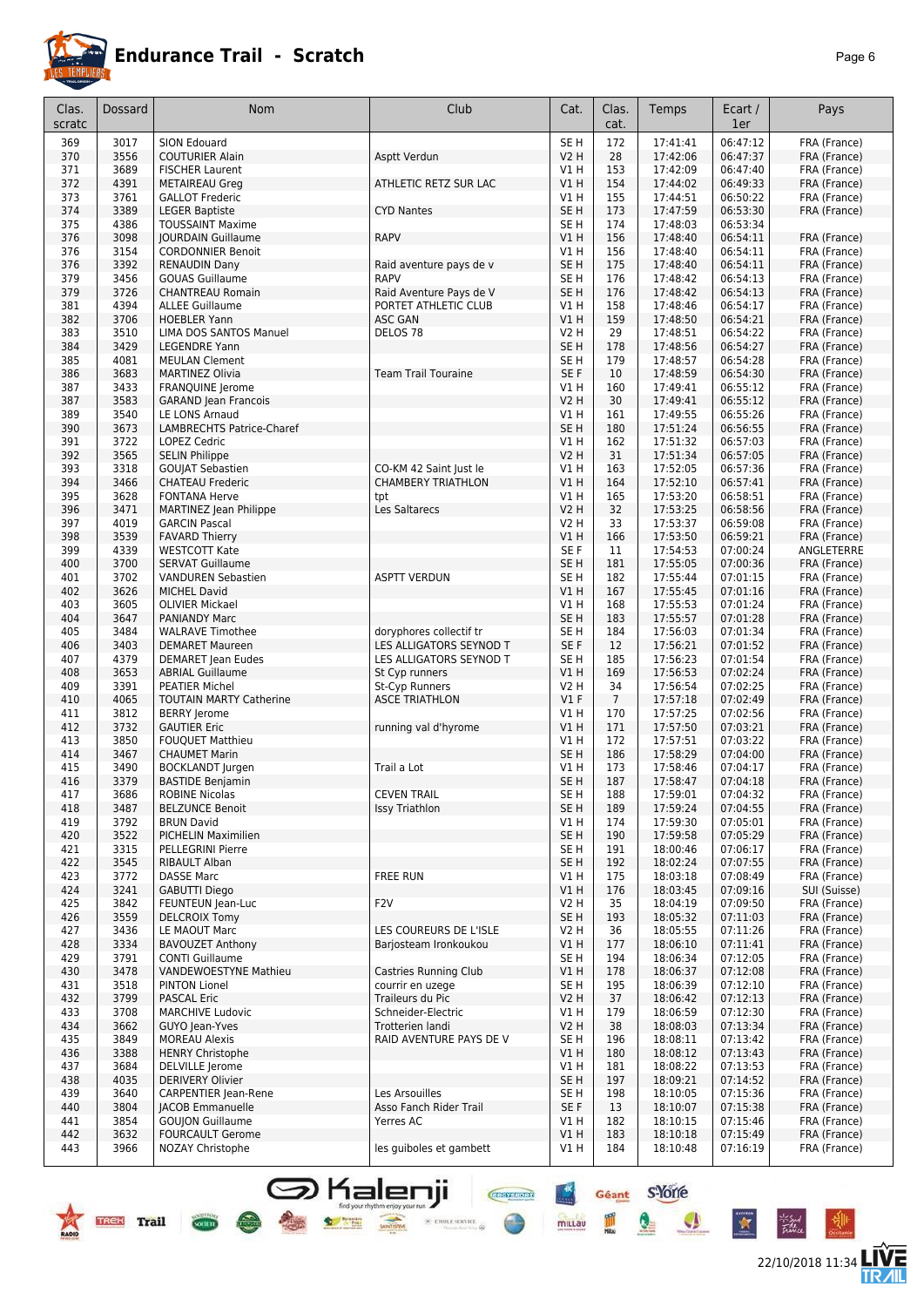

#### **Endurance Trail - Scratch** *Page 7*

|  |  | Pag |
|--|--|-----|
|  |  |     |
|  |  |     |
|  |  |     |

22/10/2018 11:34 **LIVE** 

| Clas.<br>scratc | Dossard                     | Nom                                              | Club                                                | Cat.                       | Clas.<br>cat.  | Temps                | Ecart /<br>1er       | Pays                         |
|-----------------|-----------------------------|--------------------------------------------------|-----------------------------------------------------|----------------------------|----------------|----------------------|----------------------|------------------------------|
|                 |                             |                                                  |                                                     |                            |                |                      |                      |                              |
| 444             | 3619<br>3712                | <b>COELHO Daniel</b>                             | <b>USM OLIVET</b>                                   | V1H                        | 185<br>39      | 18:12:03             | 07:17:34<br>07:18:01 | FRA (France)<br>FRA (France) |
| 445<br>446      | 3766                        | <b>HERIVAUX Joel</b><br><b>GRASSET Dominique</b> | <b>ACPM</b><br>Entente des Mauges                   | <b>V2 H</b><br><b>V2 H</b> | 40             | 18:12:30<br>18:12:44 | 07:18:15             | FRA (France)                 |
| 447             | 3765                        | <b>BONAVITA Francois</b>                         |                                                     | SE <sub>H</sub>            | 199            | 18:14:04             | 07:19:35             | FRA (France)                 |
| 448             | 3521                        | <b>GRAU Kevin</b>                                | <b>TEAM TRAIL SPIRIT</b>                            | SE <sub>H</sub>            | 200            | 18:14:15             | 07:19:46             | FRA (France)                 |
| 449             | 3877                        | PARMENTIER Jerome                                |                                                     | <b>V1 H</b>                | 186            | 18:14:17             | 07:19:48             | FRA (France)                 |
| 450             | 3898                        | <b>GRENIER Eric</b>                              |                                                     | <b>V2 H</b>                | 41             | 18:14:21             | 07:19:52             | FRA (France)                 |
| 451             | 3666                        | <b>HARREAU Sylvain</b>                           | <b>CAP ENDURANCE</b>                                | SE <sub>H</sub>            | 201            | 18:15:23             | 07:20:54             | FRA (France)                 |
| 452             | 4384                        | MORVAN Christophe                                |                                                     | V1H                        | 187            | 18:15:55             | 07:21:26             | FRA (France)                 |
| 453             | 3575                        | <b>BELHAD</b> Stephane                           |                                                     | SE <sub>H</sub>            | 202            | 18:16:00             | 07:21:31             | FRA (France)                 |
| 454             | 3867                        | <b>MEYER Patrice</b>                             |                                                     | V3H                        | 2              | 18:16:08             | 07:21:39             | FRA (France)                 |
| 455             | 3659                        | <b>ALLILAIRE Franck</b>                          | <b>UCCV</b>                                         | V1H                        | 188            | 18:18:49             | 07:24:20             | FRA (France)                 |
| 456             | 3176                        | <b>WAGENHEIM Laurent</b>                         | Castries Running Club                               | SE <sub>H</sub>            | 203            | 18:19:31             | 07:25:02             | FRA (France)                 |
| 457             | 3365                        | <b>GIRARDOT Xavier</b>                           | <b>CAP ENDURANCE</b>                                | V1H                        | 189            | 18:20:20             | 07:25:51             | FRA (France)                 |
| 458             | 3672<br>3625                | <b>VUILLERMOZ Laurent</b>                        |                                                     | V1H                        | 190            | 18:20:33             | 07:26:04             | FRA (France)                 |
| 459<br>460      | 3549                        | <b>GUICHARDOT Louis</b><br>RAMBAUD David         | <b>USC Saucats</b>                                  | SE <sub>H</sub><br>V1H     | 204<br>191     | 18:20:55<br>18:22:26 | 07:26:26<br>07:27:57 | FRA (France)<br>FRA (France) |
| 461             | 3714                        | <b>FLOREK Pierre</b>                             | Free Run 86                                         | SE <sub>H</sub>            | 205            | 18:22:48             | 07:28:19             | FRA (France)                 |
| 462             | 3934                        | ROUSSEAU Jacky                                   | esprit trail anjou                                  | V1 H                       | 192            | 18:23:56             | 07:29:27             | FRA (France)                 |
| 463             | 3733                        | THIEVENAZ Stephane                               |                                                     | V1 H                       | 193            | 18:24:01             | 07:29:32             | FRA (France)                 |
| 464             | 3233                        | <b>COLLARD Antoine</b>                           | Aperunners                                          | SE <sub>H</sub>            | 206            | 18:25:17             | 07:30:48             | <b>BEL</b> (Belgique)        |
| 465             | 3631                        | <b>BORDEL Jerome</b>                             | Courir en livradois fo                              | V1H                        | 194            | 18:27:14             | 07:32:45             | FRA (France)                 |
| 466             | 4361                        | <b>BRISSET Thomas</b>                            | Raid Aventure Pays de V                             | SE <sub>H</sub>            | 207            | 18:27:44             | 07:33:15             | FRA (France)                 |
| 467             | 3533                        | <b>BONNEFOY Amelie</b>                           | Lille Running Team                                  | SE F                       | 14             | 18:27:49             | 07:33:20             | FRA (France)                 |
| 468             | 4193                        | ROY Christophe                                   | Xtrem challenges                                    | V1H                        | 195            | 18:27:52             | 07:33:23             | FRA (France)                 |
| 469             | 4219                        | <b>DIVERRES Alan</b>                             |                                                     | V1H                        | 196            | 18:28:06             | 07:33:37             | FRA (France)                 |
| 470             | 3809                        | <b>GERVOIS Maxence</b>                           | Rca                                                 | SE <sub>H</sub>            | 208            | 18:28:18             | 07:33:49             | FRA (France)                 |
| 471             | 3175                        | <b>VILLEMAIN Johan</b>                           |                                                     | SE <sub>H</sub>            | 209            | 18:28:19             | 07:33:50             | FRA (France)                 |
| 472             | 3801                        | <b>MOUSSET Thibault</b>                          |                                                     | SE <sub>H</sub>            | 210            | 18:28:21             | 07:33:52             | FRA (France)                 |
| 473             | 3749                        | <b>GRILLET Sylvain</b>                           |                                                     | V1H                        | 197            | 18:28:22             | 07:33:53             | FRA (France)                 |
| 473             | 3756                        | <b>DESORME Bastien</b>                           |                                                     | SE <sub>H</sub>            | 211            | 18:28:22             | 07:33:53             | FRA (France)                 |
| 473             | 4102                        | <b>BESNARD Francois</b>                          | <b>ESPRIT TRAIL ANJOU</b>                           | SE <sub>H</sub>            | 211            | 18:28:22             | 07:33:53             | FRA (France)                 |
| 476             | 3613                        | <b>BUTEUX Philippe</b>                           | DELOS <sub>78</sub>                                 | SE H                       | 213            | 18:28:48             | 07:34:19             | FRA (France)                 |
| 477             | 4352                        | <b>HURTAULT Pascal</b>                           | Crocos Dijon                                        | <b>V2 H</b>                | 42             | 18:28:51             | 07:34:22             | FRA (France)                 |
| 478             | 3679                        | DE BATTISTA Denis                                | Les sangliers de janas                              | <b>V2 H</b>                | 43             | 18:29:43             | 07:35:14             | FRA (France)                 |
| 479             | 3454                        | PERSEVAL Sebastien                               | ASDD28                                              | SE <sub>H</sub>            | 214            | 18:29:55             | 07:35:26             | FRA (France)                 |
| 480             | 3728<br>4356                | <b>SOUVERAIN Vincent</b>                         | <b>CLLL ARMENTIERES</b>                             | V1H<br>SE <sub>H</sub>     | 198<br>215     | 18:30:27<br>18:32:23 | 07:35:58<br>07:37:54 | FRA (France)<br>FRA (France) |
| 481             | 4330                        | <b>RENAULT</b> Julien<br>POUYET Fabien           |                                                     | <b>V2 H</b>                | 44             | 18:32:46             | 07:38:17             | FRA (France)                 |
| 482<br>483      | 3879                        | <b>MOLLET Alexis</b>                             | <b>ESB TRIATHLON</b>                                | V1 H                       | 199            | 18:32:59             | 07:38:30             | FRA (France)                 |
| 484             | 3445                        | <b>GAUDAIRE Emmanuel</b>                         |                                                     | SE <sub>H</sub>            | 216            | 18:33:13             | 07:38:44             | FRA (France)                 |
| 485             | 3597                        | <b>DAGIRAL Franck</b>                            | <b>AME 15</b>                                       | <b>V2 H</b>                | 45             | 18:33:56             | 07:39:27             | FRA (France)                 |
| 486             | 3612                        | FOTI Jean Marc                                   | Duc/trailers en Draceni                             | <b>V1 H</b>                | 200            | 18:34:42             | 07:40:13             | FRA (France)                 |
| 487             | 3204                        | GÉRALD Bruno                                     | TRAILERS EN DRACÉNIE                                | V1 H                       | 201            | 18:34:45             | 07:40:16             | FRA (France)                 |
| 488             | 3932                        | <b>VAUTRIN William</b>                           | trail 140 Montberon                                 | SE H                       | 217            | 18:34:49             | 07:40:20             | FRA (France)                 |
| 488             | 4106                        | <b>ETIENNE Marc</b>                              |                                                     | V1H                        | 202            | 18:34:49             | 07:40:20             | FRA (France)                 |
| 490             | 3414                        | <b>JAVET Eric</b>                                | NATURE SPORT ATTITUDE                               | <b>V2 H</b>                | 46             | 18:35:51             | 07:41:22             | FRA (France)                 |
| 491             | 3242                        | <b>BOUTEILLER Arnaud</b>                         |                                                     | SE <sub>H</sub>            | 218            | 18:36:48             | 07:42:19             | LUX (Luxembourg)             |
| 492             | 3542                        | DELATTRE Jean-Paul                               |                                                     | V2 H                       | 47             | 18:36:49             | 07:42:20             | FRA (France)                 |
| 493             | 3022                        | <b>PESTEL Thomas</b>                             |                                                     | SE H                       | 219            | 18:37:20             | 07:42:51             | FRA (France)                 |
| 494             | 3363                        | <b>GENDERA Sebastien</b>                         | Wasquehal Triathlon                                 | SE <sub>H</sub>            | 220            | 18:37:22             | 07:42:53             | FRA (France)                 |
| 495             | 3882                        | <b>CHOMONT Cedric</b>                            |                                                     | SE <sub>H</sub>            | 221            | 18:38:09             | 07:43:40             | FRA (France)                 |
| 496             | 3904                        | JANIN Nathan                                     |                                                     | ES <sub>H</sub>            | $\overline{2}$ | 18:38:10             | 07:43:41             | FRA (France)                 |
| 497             | 3899                        | <b>LEFORT Benjamin</b>                           | <b>TCS</b>                                          | SE <sub>H</sub>            | 222            | 18:38:15             | 07:43:46             | FRA (France)                 |
| 498             | 3762                        | MICHEL Julien                                    | as romagnat                                         | SE H                       | 223            | 18:38:30             | 07:44:01             | FRA (France)                 |
| 499             | 3319                        | <b>IRUBETAGOYENA Rene</b>                        | spuc lasterka                                       | V2 H                       | 48             | 18:38:50             | 07:44:21             | FRA (France)                 |
| 500             | 3945                        | DE ARAUJO Edouard                                |                                                     | V2 H                       | 49             | 18:38:51             | 07:44:22             | FRA (France)                 |
| 501<br>502      | 3032<br>3881                | <b>COMBETTE Franck</b>                           |                                                     | V1H<br>V1 H                | 203<br>204     | 18:39:01             | 07:44:32<br>07:44:33 | FRA (France)                 |
| 503             | 3568                        | <b>GENEST Fabrice</b><br>TISSERAND Jerome        |                                                     | V1H                        | 205            | 18:39:02<br>18:39:13 | 07:44:44             | FRA (France)<br>FRA (France) |
| 504             | 4097                        | <b>CHEVALIER Pierre</b>                          |                                                     | V1H                        | 206            | 18:39:27             | 07:44:58             | FRA (France)                 |
| 505             | 3790                        | <b>GAUTIER Christophe</b>                        |                                                     | SE <sub>H</sub>            | 224            | 18:40:11             | 07:45:42             | FRA (France)                 |
| 506             | 3983                        | <b>MABRUT Dominique</b>                          | <b>USAM Toulon</b>                                  | <b>V2 H</b>                | 50             | 18:40:42             | 07:46:13             | FRA (France)                 |
| 507             | 3743                        | <b>SOYER Miguel</b>                              | usam toulon                                         | V2 H                       | 51             | 18:40:44             | 07:46:15             | FRA (France)                 |
| 508             | 3778                        | DE LEVEZOU DE VESINS Hugues                      |                                                     | V2 H                       | 52             | 18:40:54             | 07:46:25             | FRA (France)                 |
| 509             | 3661                        | <b>BIGEON Christophe</b>                         |                                                     | V1 H                       | 207            | 18:43:17             | 07:48:48             | FRA (France)                 |
| 510             | 3543                        | <b>LAFONT Albin</b>                              | ASAP                                                | SE H                       | 225            | 18:44:08             | 07:49:39             | FRA (France)                 |
| 511             | 3508                        | <b>IEANNENEZ Damien</b>                          |                                                     | SE H                       | 226            | 18:44:39             | 07:50:10             | FRA (France)                 |
| 511             | 3554                        | <b>AUJOULAT Lionel</b>                           | trail rousson                                       | V1 H                       | 208            | 18:44:39             | 07:50:10             | FRA (France)                 |
| 513             | 3730                        | <b>BARBET Pierre</b>                             |                                                     | SE H                       | 227            | 18:44:47             | 07:50:18             | FRA (France)                 |
| 514             | 4172                        | <b>FLAIG Beatrice</b>                            | Melville Trail 31                                   | SE F                       | 15             | 18:44:48             | 07:50:19             | FRA (France)                 |
| 515             | 3750                        | <b>BALDO Bastien</b>                             | Latour-de Carol                                     | SE H                       | 228            | 18:44:57             | 07:50:28             | FRA (France)                 |
| 516             | 3819                        | <b>VALLERNAUD Vincent</b>                        |                                                     | <b>V2 H</b>                | 53             | 18:46:19             | 07:51:50             | FRA (France)                 |
| 516             | 4255                        | <b>LABOUROT Ginette</b>                          | As chu                                              | V1F                        | 8              | 18:46:19             | 07:51:50             | FRA (France)                 |
| 518             | 3561                        | <b>BARRIOS Thierry</b>                           |                                                     | V1 H                       | 209            | 18:46:32             | 07:52:03             | FRA (France)                 |
|                 |                             |                                                  | <b>CROYSPORT</b><br>find your rhythm enjoy your run | $rac{4}{\sqrt{2}}$         | Géant          | <b>s'Yorre</b>       |                      |                              |
|                 | <b>Trail</b><br><b>TREK</b> | society                                          | 36 ETOILE SERVICE                                   | millau                     | Milair         | V                    | 立                    | 75 Sud<br>Fishia             |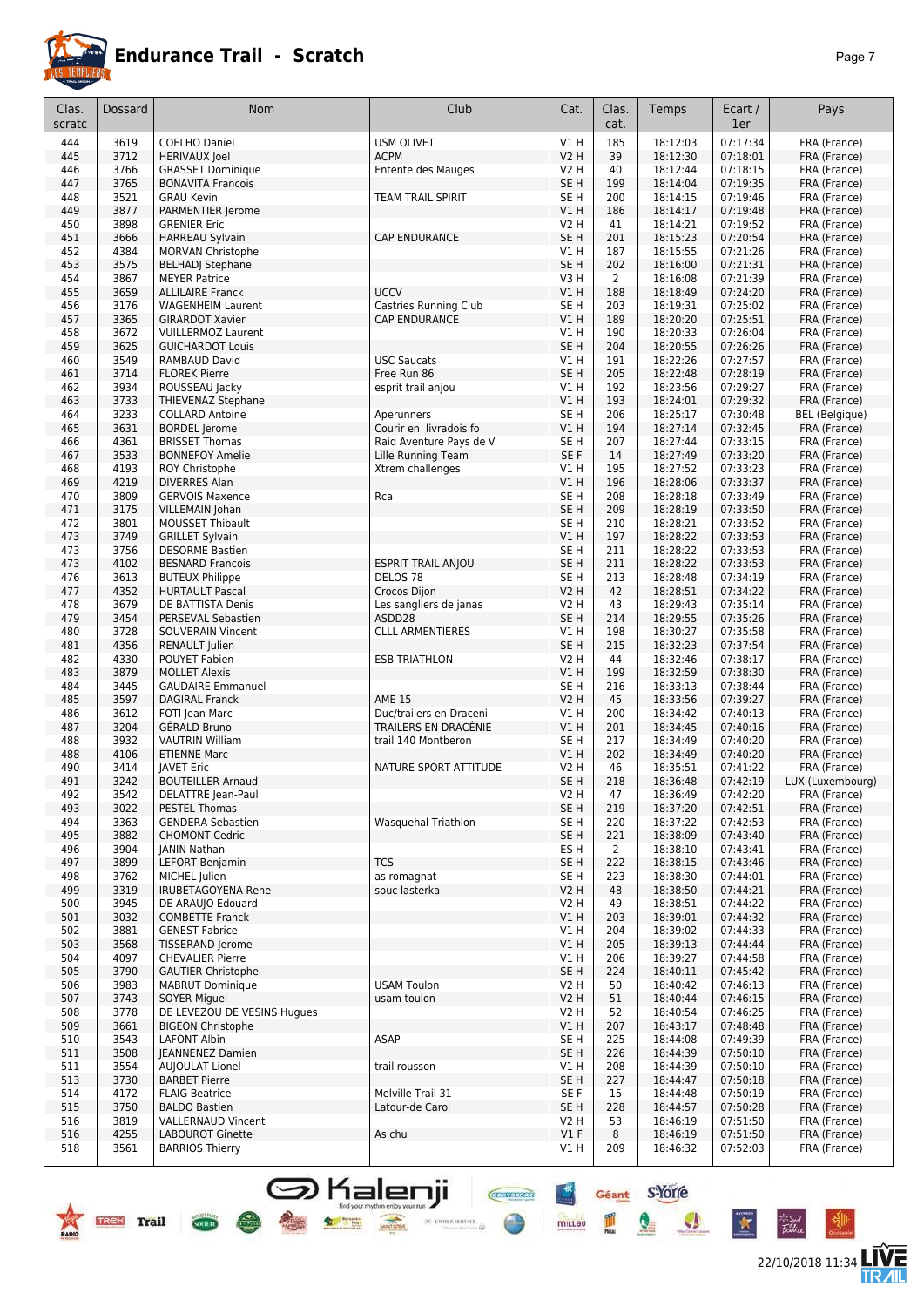

22/10/2018 11:34 **TWE** 

| Clas.<br>scratc | <b>Dossard</b>              | <b>Nom</b>                                       | Club                                                                                | Cat.                               | Clas.<br>cat.         | Temps                | Ecart /<br>1er       | Pays                         |
|-----------------|-----------------------------|--------------------------------------------------|-------------------------------------------------------------------------------------|------------------------------------|-----------------------|----------------------|----------------------|------------------------------|
| 519             | 3623                        | <b>CLAUDE Samuel</b>                             |                                                                                     | V1 H                               | 210                   | 18:46:57             | 07:52:28             | FRA (France)                 |
| 520             | 3257                        | <b>BONCHOUX Jean-Thomas</b>                      | monts et collines trail                                                             | V1H                                | 211                   | 18:47:06             | 07:52:37             | <b>BEL</b> (Belgique)        |
| 521             | 4036                        | ROLLAND Jacques-Edouard                          |                                                                                     | SE <sub>H</sub>                    | 229                   | 18:48:13             | 07:53:44             | FRA (France)                 |
| 522<br>523      | 3913<br>3652                | <b>LORIDAN Boris</b><br><b>RICHAUME Thibaud</b>  | TEAM HUMBLEZH                                                                       | SE <sub>H</sub><br>V1H             | 230<br>212            | 18:49:23<br>18:49:27 | 07:54:54<br>07:54:58 | FRA (France)<br>FRA (France) |
| 523             | 4090                        | <b>MARTIN Xavier</b>                             | <b>MARTIN</b>                                                                       | V1H                                | 212                   | 18:49:27             | 07:54:58             | FRA (France)                 |
| 525             | 3846                        | <b>MABILLEAU Aurelien</b>                        | ATHLETIC RETZ SUD LAC                                                               | SE <sub>H</sub>                    | 231                   | 18:49:45             | 07:55:16             | FRA (France)                 |
| 526             | 3324                        | <b>BERNARD Yannick</b>                           | Club Alpin Français                                                                 | SE <sub>H</sub>                    | 232                   | 18:49:56             | 07:55:27             | FRA (France)                 |
| 527             | 3587                        | <b>BERNARD Romain</b>                            |                                                                                     | SE <sub>H</sub>                    | 233                   | 18:50:01             | 07:55:32             | FRA (France)                 |
| 528<br>529      | 4043<br>3825                | SPIELMANN Arnaud<br><b>TATECEAU Mickael</b>      |                                                                                     | V1H<br>V1 H                        | 214<br>215            | 18:54:46<br>18:56:00 | 08:00:17<br>08:01:31 | FRA (France)<br>FRA (France) |
| 530             | 3698                        | <b>ROYET Bruno</b>                               | Cima                                                                                | <b>V2 H</b>                        | 54                    | 18:57:10             | 08:02:41             | FRA (France)                 |
| 531             | 3826                        | <b>DIAZ Frederic</b>                             | <b>SCO STE-MARGUERITE MARS</b>                                                      | V1H                                | 216                   | 18:59:33             | 08:05:04             | FRA (France)                 |
| 532             | 4195                        | <b>BRUNEAU Jean-Louis</b>                        | Courbevoie triathlon                                                                | SE <sub>H</sub>                    | 234                   | 19:00:09             | 08:05:40             | FRA (France)                 |
| 533             | 4139                        | <b>VERMOREL Isabelle</b>                         | les gazelles à vos trou                                                             | $VI$ F                             | 9                     | 19:00:15             | 08:05:46             | FRA (France)                 |
| 534<br>535      | 3460<br>3827                | <b>CABROL Sylvain</b><br>AIT OUARAB Sylvain      |                                                                                     | SE <sub>H</sub><br>V1 H            | 235<br>217            | 19:00:21<br>19:00:33 | 08:05:52<br>08:06:04 | FRA (France)<br>FRA (France) |
| 536             | 3524                        | <b>BADIER Christophe</b>                         | Team ultra Trail d'Armo                                                             | <b>V2 H</b>                        | 55                    | 19:00:46             | 08:06:17             | FRA (France)                 |
| 536             | 3676                        | <b>BLANCHARD Gael</b>                            | Wondertrail                                                                         | V1H                                | 218                   | 19:00:46             | 08:06:17             | FRA (France)                 |
| 538             | 3928                        | WIEDUWILD Elisabeth                              | <b>SCO</b>                                                                          | SE F                               | 16                    | 19:01:28             | 08:06:59             | FRA (France)                 |
| 539             | 4009                        | PERDRIAU Erwan                                   |                                                                                     | V1 H                               | 219                   | 19:01:44             | 08:07:15             | FRA (France)                 |
| 540<br>541      | 3282<br>3917                | <b>BARONE Anthony</b><br><b>CHAZAL Franck</b>    | <b>SA MONTBRISONNAIS</b>                                                            | SE <sub>H</sub><br><b>V2 H</b>     | 236<br>56             | 19:02:00<br>19:02:03 | 08:07:31<br>08:07:34 | FRA (France)<br>FRA (France) |
| 542             | 3284                        | <b>BARONE</b> Jean-Michel                        | Trail athlitude CUERS                                                               | V2 H                               | 57                    | 19:02:04             | 08:07:35             | FRA (France)                 |
| 543             | 3738                        | <b>PASSEL Richard</b>                            | <b>SA MONTBRISONNAIS</b>                                                            | SE <sub>H</sub>                    | 237                   | 19:02:05             | 08:07:36             | FRA (France)                 |
| 544             | 3222                        | NIEMEIJER Hans                                   | run2day                                                                             | <b>V2 H</b>                        | 58                    | 19:02:30             | 08:08:01             | NEDERLAND                    |
| 545             | 3704                        | ARJDAL Mohamed                                   |                                                                                     | V1 H                               | 220                   | 19:02:41             | 08:08:12             | FRA (France)                 |
| 546<br>547      | 3727<br>4383                | <b>HUARD Jacquy</b><br><b>BAUDOUIN Gianni</b>    | <b>DUC Athlétisme</b><br>as chu nantes                                              | V1H<br><b>V2 H</b>                 | 221<br>59             | 19:02:43<br>19:02:50 | 08:08:14<br>08:08:21 | FRA (France)<br>FRA (France) |
| 548             | 3573                        | <b>TESSIER Pierre</b>                            | Macatrail / Traileur No                                                             | SE <sub>H</sub>                    | 238                   | 19:03:12             | 08:08:43             | FRA (France)                 |
| 549             | 3982                        | <b>CHAUSSON Mathieu</b>                          |                                                                                     | SE <sub>H</sub>                    | 239                   | 19:04:11             | 08:09:42             | FRA (France)                 |
| 550             | 3926                        | <b>VIGUIER Daniel</b>                            |                                                                                     | V1 H                               | 222                   | 19:04:16             | 08:09:47             | FRA (France)                 |
| 551             | 4084                        | GUILLET Jean Jacques                             | 26 ALLAN                                                                            | V1H                                | 223                   | 19:04:56             | 08:10:27             | FRA (France)                 |
| 552             | 3811                        | LACHESNAYE Fitzgerald                            |                                                                                     | V1H                                | 224                   | 19:04:59             | 08:10:30             | FRA (France)                 |
| 553<br>554      | 3514<br>3994                | CHABOT Jean-Francois<br>DAVID Jeremy             | RAPV Raid Aventure Pays                                                             | SE <sub>H</sub><br>SE <sub>H</sub> | 240<br>241            | 19:05:00<br>19:05:05 | 08:10:31<br>08:10:36 | FRA (France)<br>FRA (France) |
| 555             | 3383                        | <b>BELLO Lionel</b>                              | <b>UA SOCIETE GENERALE</b>                                                          | V1 H                               | 225                   | 19:05:21             | 08:10:52             | FRA (France)                 |
| 556             | 3971                        | <b>HERBÉ Denis</b>                               |                                                                                     | <b>V2 H</b>                        | 60                    | 19:05:28             | 08:10:59             | FRA (France)                 |
| 557             | 3418                        | <b>MARANT Louis</b>                              | viroflay running trail                                                              | SE <sub>H</sub>                    | 242                   | 19:06:08             | 08:11:39             | FRA (France)                 |
| 558             | 3725                        | AULU Jean-Remi                                   |                                                                                     | SE <sub>H</sub>                    | 243                   | 19:06:09             | 08:11:40             | FRA (France)                 |
| 559<br>560      | 3836<br>3534                | <b>AUNAY Fabien</b><br>QUESNEL Philippe          | Viroflay Running Trail                                                              | SE <sub>H</sub><br><b>V2 H</b>     | 244<br>61             | 19:06:10<br>19:06:11 | 08:11:41<br>08:11:42 | FRA (France)<br>FRA (France) |
| 561             | 3716                        | <b>THEREZIEN Stephane</b>                        | <b>TEAM BTA</b>                                                                     | V1H                                | 226                   | 19:06:25             | 08:11:56             | FRA (France)                 |
| 562             | 3606                        | RÉGEREAU Anne                                    | <b>Team BTA</b>                                                                     | SE F                               | 17                    | 19:06:26             | 08:11:57             | FRA (France)                 |
| 563             | 3658                        | <b>SIMON Damien</b>                              | Ultra Marin Club                                                                    | SE <sub>H</sub>                    | 245                   | 19:06:32             | 08:12:03             | FRA (France)                 |
| 564             | 3596                        | DAVID Jean-Marie                                 |                                                                                     | SE <sub>H</sub>                    | 246                   | 19:06:56             | 08:12:27             | FRA (France)                 |
| 565<br>566      | 3386<br>4282                | <b>BREGAND Matthieu</b><br><b>BERGER Laurent</b> | <b>Team Costo</b>                                                                   | SE H<br>VIH                        | 247<br>227            | 19:07:22<br>19:07:45 | 08:12:53<br>08:13:16 | FRA (France)<br>FRA (France) |
| 567             | 3916                        | MOISE Frederic                                   |                                                                                     | V1 H                               | 228                   | 19:08:45             | 08:14:16             | FRA (France)                 |
| 568             | 3387                        | <b>VINEY Gaël</b>                                | Fitrail                                                                             | SE <sub>H</sub>                    | 248                   | 19:08:50             | 08:14:21             | FRA (France)                 |
| 569             | 3962                        | POTEZ Adrian                                     | <b>COURIR À ORMES</b>                                                               | SE <sub>H</sub>                    | 249                   | 19:08:53             | 08:14:24             | FRA (France)                 |
| 570             | 3677                        | DE SOUSA Georges                                 |                                                                                     | V1H                                | 229                   | 19:09:08             | 08:14:39             | FRA (France)                 |
| 571<br>572      | 3910<br>3572                | PROU Sebastien<br><b>LANIER Philippe</b>         | Athle vosges                                                                        | SE <sub>H</sub><br><b>V2 H</b>     | 250<br>62             | 19:09:28<br>19:09:57 | 08:14:59<br>08:15:28 | FRA (France)<br>FRA (France) |
| 573             | 3992                        | <b>BABY Catherine</b>                            | Run in Crès                                                                         | $VI$ F                             | 10                    | 19:10:02             | 08:15:33             | FRA (France)                 |
| 574             | 3731                        | <b>RIPOLL Gerald</b>                             | aubenas                                                                             | V1H                                | 230                   | 19:10:22             | 08:15:53             | FRA (France)                 |
| 575             | 3340                        | <b>HENRY Pascal</b>                              |                                                                                     | <b>V2 H</b>                        | 63                    | 19:10:49             | 08:16:20             | FRA (France)                 |
| 575             | 4082                        | <b>LAURENT Gilles</b>                            |                                                                                     | <b>V2 H</b>                        | 63                    | 19:10:49             | 08:16:20             | FRA (France)                 |
| 577<br>578      | 3488<br>3688                | <b>TESTA Loic</b><br><b>FANTIN Luc</b>           | <b>AUVERGNE trail nature t</b>                                                      | V1H<br>VIH                         | 231<br>232            | 19:10:50<br>19:10:51 | 08:16:21<br>08:16:22 | FRA (France)<br>FRA (France) |
| 579             | 4096                        | MUSTAFOSKI Safet                                 | Mustafoski                                                                          | V2 H                               | 65                    | 19:11:04             | 08:16:35             | FRA (France)                 |
| 580             | 4198                        | <b>DUTREY Laurent</b>                            | <b>COSATRAIL Toulousain</b>                                                         | <b>V2 H</b>                        | 66                    | 19:11:18             | 08:16:49             | FRA (France)                 |
| 581             | 3981                        | <b>CHAMPAGNE Alexandre</b>                       | COSATRAIL                                                                           | V1 H                               | 233                   | 19:11:19             | 08:16:50             | FRA (France)                 |
| 582             | 3373                        | <b>TELLIER Lilian</b>                            |                                                                                     | SE <sub>H</sub>                    | 251                   | 19:11:56             | 08:17:27             | FRA (France)                 |
| 583<br>584      | 3694<br>3576                | <b>BERNARD Mathieu</b><br><b>CATAK Abdullah</b>  | Raid Aventure Pays de V<br>Athlétisme st Pantaleon                                  | SE <sub>H</sub><br>V1H             | 252<br>234            | 19:12:11<br>19:12:18 | 08:17:42<br>08:17:49 | FRA (France)<br>FRA (France) |
| 585             | 3134                        | <b>ARROS Colin</b>                               | <b>SPAC</b>                                                                         | SE <sub>H</sub>                    | 253                   | 19:12:19             | 08:17:50             | FRA (France)                 |
| 585             | 3735                        | <b>GAFFET Eric</b>                               | Athletisme saint Pantal                                                             | <b>V2 H</b>                        | 67                    | 19:12:19             | 08:17:50             | FRA (France)                 |
| 587             | 3715                        | LE BARS Luidgi                                   | <b>FAUSSES NOTES DUNKERQUE</b>                                                      | V2 H                               | 68                    | 19:13:04             | 08:18:35             | FRA (France)                 |
| 588             | 3957                        | <b>EUSEBE Florent</b>                            | <b>CIMA</b>                                                                         | VIH                                | 235                   | 19:13:11             | 08:18:42             | FRA (France)                 |
| 589<br>590      | 3431<br>4153                | FORTUNÉ David<br><b>ALLIAUME Veronique</b>       |                                                                                     | SE <sub>H</sub><br>V2F             | 254<br>$\overline{2}$ | 19:13:29<br>19:14:16 | 08:19:00<br>08:19:47 | FRA (France)<br>FRA (France) |
| 591             | 4100                        | <b>GUESDON Wilfried</b>                          |                                                                                     | SE H                               | 255                   | 19:14:38             | 08:20:09             | FRA (France)                 |
| 592             | 3814                        | <b>LADET Franck</b>                              | Courir A Saint Alban -                                                              | SE H                               | 256                   | 19:15:56             | 08:21:27             | FRA (France)                 |
| 593             | 4314                        | PHILIPPE Laurent                                 |                                                                                     | V2 H                               | 69                    | 19:16:35             | 08:22:06             | FRA (France)                 |
|                 | <b>Trail</b><br><b>TREK</b> | society                                          | Kalenji<br><b>CROTSPORT</b><br>find your rhythm enjoy your run<br>36 ETOILE SERVICE | millau                             | Géant                 | <b>s</b> Yone        |                      |                              |

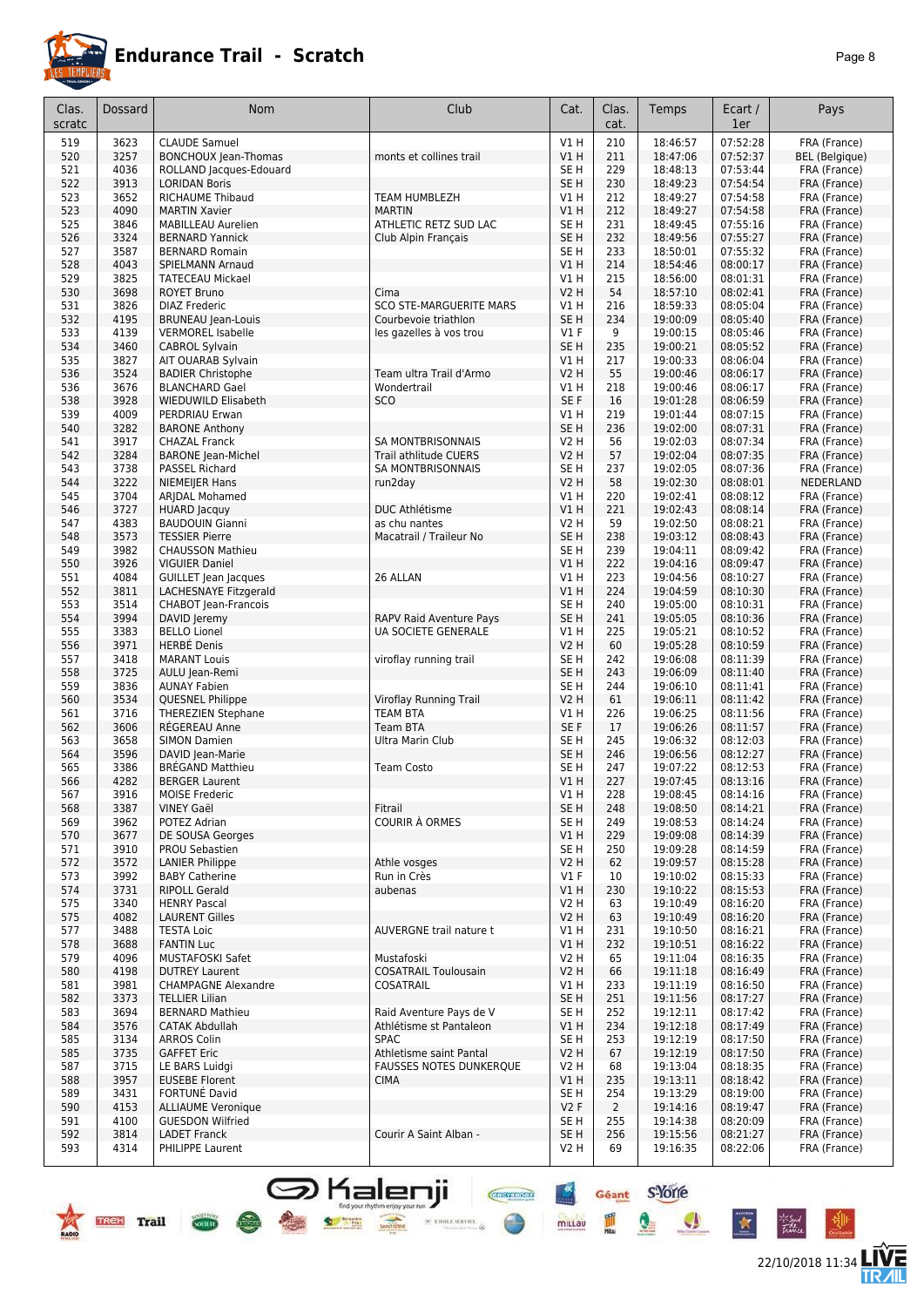

|--|--|

| Clas.<br>scratc | Dossard      | Nom                                                | Club                                    | Cat.                           | Clas.<br>cat. | Temps                | Ecart /<br>1er       | Pays                                  |
|-----------------|--------------|----------------------------------------------------|-----------------------------------------|--------------------------------|---------------|----------------------|----------------------|---------------------------------------|
| 594             | 3748         | <b>USUNIER Thierry</b>                             |                                         | V1H                            | 236           | 19:17:03             | 08:22:34             | FRA (France)                          |
| 595             | 3869         | VIGLINO Laetitia                                   |                                         | $VI$ F                         | 11            | 19:17:10             | 08:22:41             | FRA (France)                          |
| 596             | 3988         | <b>RAVILY Christian</b>                            |                                         | V2 H                           | 70            | 19:17:34             | 08:23:05             | FRA (France)                          |
| 597             | 4265         | <b>BOSSIS Agnes</b>                                |                                         | V2F                            | 3             | 19:17:48             | 08:23:19             | FRA (France)                          |
| 598             | 3018         | <b>DEPRETZ Sebastien</b>                           |                                         | SE <sub>H</sub>                | 257           | 19:19:05             | 08:24:36             | FRA (France)                          |
| 599<br>600      | 3020<br>3833 | <b>ENCHERY Charles</b><br><b>EMERY Mickael</b>     |                                         | SE <sub>H</sub><br>V1H         | 258<br>237    | 19:19:07<br>19:19:28 | 08:24:38<br>08:24:59 | FRA (France)                          |
| 601             | 3746         | LASTECOUERES Stephane                              | Piranhas                                | V2 H                           | 71            | 19:19:31             | 08:25:02             | FRA (France)<br>FRA (France)          |
| 602             | 3043         | <b>BAKKER Laura</b>                                | SK Rye                                  | SE F                           | 18            | 19:20:48             | 08:26:19             | NOR (Norvège)                         |
| 603             | 3526         | POULIQUEN Vincent                                  |                                         | VIH                            | 238           | 19:22:03             | 08:27:34             | FRA (France)                          |
| 604             | 3935         | <b>CORNUAULT Pascal</b>                            | entente des mauges                      | <b>V2 H</b>                    | 72            | 19:22:08             | 08:27:39             | FRA (France)                          |
| 604             | 4004         | <b>ECHASSERIAU Jacques</b>                         | <b>Entente des Mauges</b>               | V3H                            | 3             | 19:22:08             | 08:27:39             | FRA (France)                          |
| 606             | 3681         | <b>BRONDEAU Laurent</b>                            | team papy coach                         | V1H                            | 239           | 19:22:11             | 08:27:42             | FRA (France)                          |
| 607             | 3546         | <b>CHARASSON Pascal</b>                            |                                         | V1H                            | 240           | 19:22:35             | 08:28:06             | FRA (France)                          |
| 608             | 3301<br>3443 | <b>CHEVALIER Laurence</b>                          |                                         | $VI$ F                         | 12            | 19:22:38             | 08:28:09             | FRA (France)                          |
| 609<br>610      | 4024         | <b>JUDITH Johan</b><br><b>BASSOT Franck</b>        | Saône Mont d'or nature<br>Monster koeur | SE <sub>H</sub><br><b>V2 H</b> | 259<br>73     | 19:22:54<br>19:23:41 | 08:28:25<br>08:29:12 | FRA (France)<br>FRA (France)          |
| 611             | 3986         | <b>MONTANIER Thibaud</b>                           | EA St Quentin en Yvelin                 | SE <sub>H</sub>                | 260           | 19:23:53             | 08:29:24             | FRA (France)                          |
| 612             | 3413         | <b>FONTEIX Thierry</b>                             | EASQY                                   | V1H                            | 241           | 19:23:58             | 08:29:29             | FRA (France)                          |
| 613             | 3785         | <b>ROCHE Emmanuel</b>                              |                                         | V1 H                           | 242           | 19:24:40             | 08:30:11             | FRA (France)                          |
| 614             | 3818         | LASSERTEUX Gerard                                  | Savigny Trail Club                      | V2 H                           | 74            | 19:26:20             | 08:31:51             | FRA (France)                          |
| 615             | 4115         | <b>TRAVAILLOT Laurent</b>                          | <b>TEAMCOSTO</b>                        | <b>V2 H</b>                    | 75            | 19:27:06             | 08:32:37             | FRA (France)                          |
| 616             | 4164         | <b>LECARPENTIER Vincent</b>                        |                                         | V1 H                           | 243           | 19:27:13             | 08:32:44             | FRA (France)                          |
| 617             | 4052         | <b>RACOUSSOT Bertrand</b>                          | <b>USSP</b>                             | <b>V2 H</b>                    | 76            | 19:27:23             | 08:32:54             | FRA (France)                          |
| 618             | 4297         | PIERRE Johan                                       |                                         | SE <sub>H</sub>                | 261           | 19:27:53             | 08:33:24<br>08:33:25 | FRA (France)<br>FRA (France)          |
| 619<br>620      | 3835<br>3875 | <b>CADIEU Arnaud</b><br><b>DUVAL Jean-François</b> | Gévezé c'est le pied                    | VIH<br>SE H                    | 244<br>262    | 19:27:54<br>19:28:07 | 08:33:38             | FRA (France)                          |
| 621             | 3773         | <b>BOUCHET Cyril</b>                               | <b>KIWY</b>                             | SE <sub>H</sub>                | 263           | 19:28:11             | 08:33:42             | FRA (France)                          |
| 622             | 3590         | <b>WELC Fabien</b>                                 | AS CHU NANTES                           | SE <sub>H</sub>                | 264           | 19:28:33             | 08:34:04             | FRA (France)                          |
| 623             | 3693         | <b>CALLAREC Romain</b>                             |                                         | SE <sub>H</sub>                | 265           | 19:28:44             | 08:34:15             | FRA (France)                          |
| 624             | 3262         | <b>FROU Benoit</b>                                 | LG Trail                                | SE H                           | 266           | 19:28:51             | 08:34:22             | SUI (Suisse)                          |
| 625             | 3737         | <b>MIEHE Marion</b>                                |                                         | VIH                            | 245           | 19:28:58             | 08:34:29             | FRA (France)                          |
| 626             | 3878         | PEROUELLE David                                    | DELOS <sub>78</sub>                     | V1H                            | 246           | 19:29:39             | 08:35:10             | FRA (France)                          |
| 627             | 3798         | DE MACEDO Jose                                     |                                         | VIH                            | 247           | 19:31:10             | 08:36:41             | FRA (France)                          |
| 628             | 3267         | PIBALEAU Arnaud                                    |                                         | V1H                            | 248           | 19:31:49             | 08:37:20             | <b>BEL</b> (Belgique)                 |
| 629<br>630      | 3268<br>4055 | <b>THOMPSON Tim</b><br>PRIEUR Jean-Luc             |                                         | SE <sub>H</sub><br>VIH         | 267<br>249    | 19:32:11<br>19:32:13 | 08:37:42<br>08:37:44 | <b>BEL</b> (Belgique)<br>FRA (France) |
| 631             | 3807         | COMBALUZIER Sylvain                                |                                         | V1H                            | 250           | 19:32:18             | 08:37:49             | FRA (France)                          |
| 632             | 4183         | <b>ESTIEU Fabrice</b>                              |                                         | SE <sub>H</sub>                | 268           | 19:33:35             | 08:39:06             | FRA (France)                          |
| 633             | 4095         | LE GALUDEC Mickael                                 |                                         | V1H                            | 251           | 19:34:21             | 08:39:52             | FRA (France)                          |
| 634             | 4060         | <b>JAUD Eric</b>                                   |                                         | VIH                            | 252           | 19:34:26             | 08:39:57             | FRA (France)                          |
| 635             | 4263         | DAVIAULT Joel                                      | Section jogging Schneid                 | V1H                            | 253           | 19:34:46             | 08:40:17             | FRA (France)                          |
| 636             | 3745         | BARRÉ Jean - François                              | TEAM RAIDLIGHT 44                       | V2 H                           | 77            | 19:34:49             | 08:40:20             | FRA (France)                          |
| 637             | 3600         | <b>ECHE Michel</b>                                 | les 3 rocs                              | V2 H                           | 78            | 19:35:53             | 08:41:24             | FRA (France)                          |
| 638<br>639      | 3999<br>3770 | <b>TRICART Francois</b><br><b>ENFOUX Sebastien</b> | MERIBEL SPORT MONTAGNE                  | SE H<br>VIH                    | 269<br>254    | 19:36:36<br>19:36:37 | 08:42:07<br>08:42:08 | FRA (France)<br>FRA (France)          |
| 640             | 3723         | PORTUGUEZ Laurent                                  | <b>Villandry CAP Nature</b>             | V1 H                           | 255           | 19:37:03             | 08:42:34             | FRA (France)                          |
| 641             | 3569         | <b>FLORI Pierre</b>                                | NOSE (Course d'orientat                 | V <sub>2</sub> H               | 79            | 19:38:30             | 08:44:01             | FRA (France)                          |
| 642             | 3968         | <b>DORE NICOLAS</b>                                | courir sur brest                        | SE H                           | 270           | 19:39:32             | 08:45:03             | FRA (France)                          |
| 643             | 3470         | <b>ABLAIN Michaël</b>                              | Point Trop N'En Faut                    | V1H                            | 256           | 19:39:47             | 08:45:18             | FRA (France)                          |
| 643             | 3776         | COUANON Julien                                     | Airbus Running / Blagna                 | V1 H                           | 256           | 19:39:47             | 08:45:18             | FRA (France)                          |
| 645             | 4175         | <b>GUILLET Christophe</b>                          | Raid Aventure Pays de V                 | VIH                            | 258           | 19:41:28             | 08:46:59             | FRA (France)                          |
| 646             | 3739         | <b>ALLAIRE Loic</b>                                | plaintel aventure<br>Les Kaolins        | V2 H                           | 80            | 19:41:36             | 08:47:07             | FRA (France)                          |
| 646<br>648      | 3940<br>3371 | <b>PLEVEN Vincent</b><br>PIGNANELLI Sylvain        |                                         | VIH<br>V1H                     | 259<br>260    | 19:41:36<br>19:41:45 | 08:47:07<br>08:47:16 | FRA (France)<br>FRA (France)          |
| 649             | 4033         | <b>TERNOY Alain</b>                                |                                         | V1H                            | 261           | 19:41:55             | 08:47:26             | FRA (France)                          |
| 650             | 3384         | ARNOU Jerome                                       | run for fun                             | V1H                            | 262           | 19:42:57             | 08:48:28             | FRA (France)                          |
| 651             | 3641         | ROUMEGUERE Stephane                                |                                         | SE <sub>H</sub>                | 271           | 19:44:53             | 08:50:24             | FRA (France)                          |
| 652             | 3021         | <b>MORAT Murielle</b>                              |                                         | $VI$ F                         | 13            | 19:44:57             | 08:50:28             | FRA (France)                          |
| 653             | 3870         | <b>GANNAC</b> Jerome                               | A3S                                     | V1H                            | 263           | 19:45:17             | 08:50:48             | FRA (France)                          |
| 654             | 3663         | <b>MERCIER Boris</b>                               | <b>MERCIER</b>                          | SE H                           | 272           | 19:47:43             | 08:53:14             | FRA (France)                          |
| 655             | 3699         | <b>GIL Damien</b>                                  | MAZERES COURSES PEDESTR                 | SE <sub>H</sub>                | 273           | 19:48:59             | 08:54:30             | FRA (France)                          |
| 656<br>657      | 3824<br>3884 | LETIZIA Dario<br>PINHEIRO Antoine                  | CIV chevreuse                           | V2 H<br>V1H                    | 81<br>264     | 19:49:54<br>19:50:08 | 08:55:25<br>08:55:39 | FRA (France)<br>FRA (France)          |
| 658             | 3834         | <b>GRANDJEAN Jean Paul</b>                         | Running d'oz                            | V2 H                           | 82            | 19:50:12             | 08:55:43             | FRA (France)                          |
| 658             | 3859         | <b>GANDUBERT Loic</b>                              | Entente Angevine Athlét                 | VIH                            | 265           | 19:50:12             | 08:55:43             | FRA (France)                          |
| 660             | 3837         | <b>BELOT Emmanuel</b>                              | SPECKSPORT                              | V2 H                           | 83            | 19:50:17             | 08:55:48             | FRA (France)                          |
| 661             | 3671         | <b>COULON Sylvain</b>                              | Ea macon                                | SE <sub>H</sub>                | 274           | 19:50:30             | 08:56:01             | FRA (France)                          |
| 662             | 3718         | <b>BALARD</b> Julien                               |                                         | V1H                            | 266           | 19:50:43             | 08:56:14             | FRA (France)                          |
| 663             | 3995         | <b>BELLANG Dominique</b>                           | <b>CDD BEAUNE</b>                       | V1H                            | 267           | 19:50:53             | 08:56:24             | FRA (France)                          |
| 664             | 4030         | <b>HANTES Marion</b>                               | <b>SOM MILLAU</b>                       | $VI$ F                         | 14            | 19:50:55             | 08:56:26             | FRA (France)                          |
| 665<br>666      | 3053         | <b>LIMARE Maud</b><br><b>GODIN Nicolas</b>         | <b>LIMARE</b>                           | SE F<br>V1H                    | 19<br>268     | 19:50:56             | 08:56:27             | FRA (France)                          |
| 667             | 4141<br>3823 | OYHARCABAL Jean Louis                              | Redneck France                          | <b>V2 H</b>                    | 84            | 19:51:05<br>19:51:08 | 08:56:36<br>08:56:39 | FRA (France)<br>FRA (France)          |
| 668             | 3939         | <b>MANIMA Rodesant</b>                             |                                         | SE H                           | 275           | 19:51:10             | 08:56:41             | FRA (France)                          |

SHalenji **Gregori** Géant S'Ore

圃

 $\bullet$ 

Ä



 $rac{1}{\sqrt{2}}$ 



ir Sud<br>Talian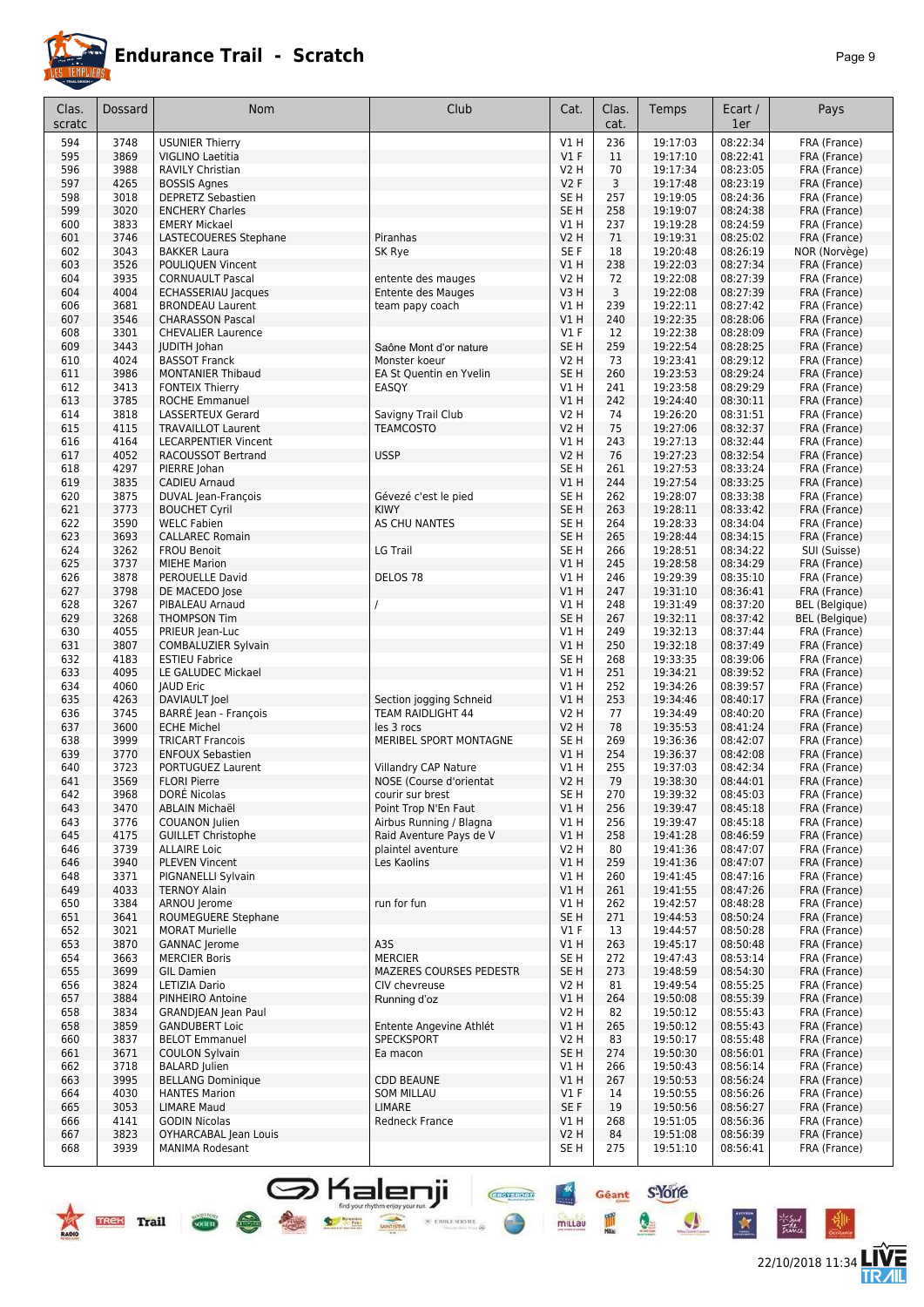

22/10/2018 11:34

**LIVE<br>TR***A***IL** 

Géant S-Yorre

Q

 $\bullet$ 

 $\star$ 

 $\frac{m}{m}$ 

**CREATED DRY** 

 $\frac{4x}{x}$ 

mittau

| Clas.      | <b>Dossard</b> | <b>Nom</b>                                           | Club                           | Cat.                    | Clas.          | Temps                | Ecart /              | Pays                                 |
|------------|----------------|------------------------------------------------------|--------------------------------|-------------------------|----------------|----------------------|----------------------|--------------------------------------|
| scratc     |                |                                                      |                                |                         | cat.           |                      | 1er                  |                                      |
| 669        | 4123           | <b>BECK Christine</b>                                |                                | $VI$ F                  | 15             | 19:51:18             | 08:56:49             | FRA (France)                         |
| 670        | 4362           | <b>BUCHER Anthony</b>                                | <b>ESVA</b>                    | V1 H                    | 269            | 19:51:32             | 08:57:03             | FRA (France)                         |
| 671<br>672 | 4201<br>3998   | <b>BENZAQUINE Frederic</b><br>LE CLOIREC Ewen        | <b>CIMA PAYS D'AURAY</b>       | V1 H<br>V1 H            | 270<br>271     | 19:51:34<br>19:52:05 | 08:57:05<br>08:57:36 | FRA (France)                         |
| 673        | 3915           | <b>JAOUEN Stephane</b>                               |                                | V1H                     | 272            | 19:52:22             | 08:57:53             | FRA (France)<br>FRA (France)         |
| 674        | 3245           | <b>MARISSIAUX Bertrand</b>                           | <b>ARCH</b>                    | V2 H                    | 85             | 19:52:26             | 08:57:57             | <b>BEL</b> (Belgique)                |
| 675        | 3817           | <b>FABRES</b> Jerome                                 |                                | V1 H                    | 273            | 19:52:27             | 08:57:58             | FRA (France)                         |
| 676        | 4150           | <b>CHAPRON David Alexandre</b>                       |                                | SE H                    | 276            | 19:52:28             | 08:57:59             | FRA (France)                         |
| 677        | 3224           | LUC Dominique                                        |                                | V1 H                    | 274            | 19:52:29             | 08:58:00             | <b>BEL</b> (Belgique)                |
| 677        | 3253           | JAUMOTTE Christophe                                  | Les z'amis d'Achet             | SE <sub>H</sub>         | 277            | 19:52:29             | 08:58:00             | <b>BEL</b> (Belgique)                |
| 677        | 3862           | DOS SANTOS RODRIGUES Joao Carlos                     |                                | V1 H                    | 274            | 19:52:29             | 08:58:00             | FRA (France)                         |
| 680        | 4042           | <b>CHARTIER-KASTLER Cyrille</b>                      |                                | V2 H                    | 86             | 19:52:59             | 08:58:30<br>08:58:34 | FRA (France)                         |
| 681<br>682 | 3602<br>4071   | RUIZ-ORTIZ Nicolas<br>ROINNÉ Rodolphe                | athle brens gaillac            | SE H<br>SE H            | 278<br>279     | 19:53:03<br>19:53:06 | 08:58:37             | FRA (France)<br>FRA (France)         |
| 683        | 3861           | POULLAIN David                                       | <b>MSA TRIATHLON</b>           | SE H                    | 280            | 19:53:39             | 08:59:10             | FRA (France)                         |
| 684        | 4037           | <b>ENOUF Emmanuel</b>                                | <b>AS CHU Nantes</b>           | <b>V2 H</b>             | 87             | 19:53:51             | 08:59:22             | FRA (France)                         |
| 685        | 3997           | <b>RICCI Bruno</b>                                   | Team UPMC                      | V1 H                    | 276            | 19:54:37             | 09:00:08             | FRA (France)                         |
| 686        | 3678           | <b>FAYOLLE Fabrice</b>                               |                                | V2 H                    | 88             | 19:54:42             | 09:00:13             | FRA (France)                         |
| 687        | 3996           | <b>BLAIN Remy</b>                                    | Tri-Aventure                   | V2 H                    | 89             | 19:54:52             | 09:00:23             | FRA (France)                         |
| 688        | 3551           | <b>BRANQUART Clement</b>                             |                                | SE <sub>H</sub>         | 281            | 19:54:55             | 09:00:26             | FRA (France)                         |
| 689        | 4163           | KASSOURI Hamou                                       | <b>ACPM</b>                    | V1 H                    | 277            | 19:55:00             | 09:00:31             | FRA (France)                         |
| 690<br>690 | 3921<br>3949   | <b>SAVARY Martial</b><br><b>COQUELLE Arnaud</b>      |                                | SE <sub>H</sub><br>SE H | 282<br>282     | 19:55:02<br>19:55:02 | 09:00:33<br>09:00:33 | FRA (France)<br>FRA (France)         |
| 692        | 3687           | <b>DEBRUILLE Mathieu</b>                             | Denain AC                      | SE <sub>H</sub>         | 284            | 19:55:05             | 09:00:36             | FRA (France)                         |
| 693        | 4155           | EBER Jean-Luc                                        |                                | V1 H                    | 278            | 19:55:06             | 09:00:37             | FRA (France)                         |
| 694        | 3852           | PINI Jean-Marc                                       |                                | V2 H                    | 90             | 19:55:07             | 09:00:38             | FRA (France)                         |
| 695        | 3989           | <b>NOGUES Nicolas</b>                                | Courir à Juvignac - Les        | V1H                     | 279            | 19:55:11             | 09:00:42             | FRA (France)                         |
| 696        | 3880           | <b>PICOT David</b>                                   | TEAM FOUL&ES NOGENT            | SE <sub>H</sub>         | 285            | 19:55:39             | 09:01:10             | FRA (France)                         |
| 697        | 3610           | <b>ROZENCWAIG Franck</b>                             | lourssur2pattes                | V1 H                    | 280            | 19:55:43             | 09:01:14             | FRA (France)                         |
| 698        | 3920           | <b>MESMEUR Gerard</b>                                |                                | V2 H                    | 91             | 19:56:00             | 09:01:31             | FRA (France)                         |
| 699<br>700 | 4038<br>3782   | <b>ALBER Lionel</b><br><b>GRADT Thibault</b>         | <b>MSA Triathlon</b>           | V1 H<br>SE <sub>H</sub> | 281<br>286     | 19:56:12<br>19:56:23 | 09:01:43<br>09:01:54 | FRA (France)<br>FRA (France)         |
| 701        | 3034           | <b>PASSANI Etienne</b>                               | LES FURETS D'EIFFAGE           | V1 H                    | 282            | 19:56:28             | 09:01:59             | FRA (France)                         |
| 702        | 4086           | FITTE-REY Christophe                                 | SAUVAGNON 64                   | V1 H                    | 283            | 19:56:39             | 09:02:10             | FRA (France)                         |
| 703        | 3796           | RAMBAULT Pierre-Jean                                 | XV athletic club               | SE H                    | 287            | 19:56:59             | 09:02:30             | FRA (France)                         |
| 704        | 3589           | <b>LASJAUNIAS Helene</b>                             | xve athletic club              | SE F                    | 20             | 19:57:00             | 09:02:31             | FRA (France)                         |
| 705        | 3682           | <b>ARCHIMBAUD Pierre-Louis</b>                       | S/L UAC Briouxaise             | SE H                    | 288            | 19:57:09             | 09:02:40             | FRA (France)                         |
| 706        | 3747           | <b>HERAUD Patrice</b>                                | <b>TTE</b>                     | V1 H                    | 284            | 19:57:21             | 09:02:52             | FRA (France)                         |
| 707        | 3888           | <b>GUEGAN Julien</b>                                 | TrekToursEndurance             | SE <sub>H</sub>         | 289            | 19:57:22             | 09:02:53             | FRA (France)                         |
| 708<br>709 | 4209<br>3845   | <b>HEDON Clement</b><br><b>HARDY</b> Jean Michel     | Rochefort Sport Athléti        | SE <sub>H</sub><br>V2 H | 290<br>92      | 19:58:55<br>19:59:15 | 09:04:26<br>09:04:46 | FRA (France)<br>FRA (France)         |
| 710        | 4087           | <b>DENIS Laurence</b>                                | Laurence Denis                 | V1F                     | 16             | 19:59:51             | 09:05:22             | FRA (France)                         |
| 711        | 4051           | <b>DEMAZURE Eric</b>                                 |                                | V2 H                    | 93             | 20:00:53             | 09:06:24             | FRA (France)                         |
| 712        | 3889           | ROGERS Jeanette                                      | Running Holidays France        | <b>V2F</b>              | $\overline{4}$ | 20:01:01             | 09:06:32             | FRA (France)                         |
| 713        | 4232           | <b>TRAVAILLOT Marie-Laure</b>                        | <b>CROCO</b>                   | V2F                     | 5              | 20:01:51             | 09:07:22             | FRA (France)                         |
| 714        | 3444           | GADAT Jean-Yves                                      |                                | V1 H                    | 285            | 20:02:10             | 09:07:41             | FRA (France)                         |
| 714        | 4268           | <b>BOINOT Agnes</b>                                  |                                | $VI$ F                  | 17             | 20:02:10             | 09:07:41             | FRA (France)                         |
| 716<br>717 | 3991<br>3701   | <b>BESSON Vincent</b><br>FROIDEVAL Olivier           | CAP92<br>Team Trail Explorer   | V1 H<br>V1 H            | 286<br>287     | 20:02:43<br>20:02:44 | 09:08:14<br>09:08:15 | FRA (France)<br>FRA (France)         |
| 718        | 3645           | <b>BLAY Patrick</b>                                  |                                | VIH                     | 288            | 20:03:50             | 09:09:21             | FRA (France)                         |
| 719        | 4061           | <b>VIALLET Remy</b>                                  | Team Déni'Velay                | SE H                    | 291            | 20:03:54             | 09:09:25             | FRA (France)                         |
| 720        | 3393           | <b>FAIN Christophe</b>                               | <b>Barakafrites Team Sport</b> | V1 H                    | 289            | 20:04:35             | 09:10:06             | FRA (France)                         |
| 721        | 4017           | ROUSSEAUX Paul                                       |                                | SE H                    | 292            | 20:07:12             | 09:12:43             | FRA (France)                         |
| 722        | 4245           | KHAIRI Romain                                        | Spiridon 16                    | VIH                     | 290            | 20:08:32             | 09:14:03             | FRA (France)                         |
| 723        | 3618           | <b>DUPONT Fabien</b>                                 | <b>US TALENCE</b>              | V1 H                    | 291            | 20:09:19             | 09:14:50             | FRA (France)                         |
| 724<br>725 | 4133<br>4093   | <b>HAUCHEMAILLE Benoit</b><br><b>SIMON Sebastien</b> | Bref, je fais de trail.        | SE H<br>SE H            | 293<br>294     | 20:09:39<br>20:10:12 | 09:15:10<br>09:15:43 | FRA (France)<br>FRA (France)         |
| 726        | 4114           | <b>SEBILLET Franck</b>                               |                                | V1 H                    | 292            | 20:11:01             | 09:16:32             | FRA (France)                         |
| 727        | 3891           | <b>GORON</b> Jean Philippe                           | TEAM FOULEES AUBAGNE           | V2 H                    | 94             | 20:14:33             | 09:20:04             |                                      |
| 728        | 3424           | <b>MOREL Didier</b>                                  | <b>VTTRAIL DETENTE</b>         | V1 H                    | 293            | 20:14:46             | 09:20:17             | FRA (France)                         |
| 729        | 4138           | <b>ROLLET Sylvain</b>                                | Val Lamartinien passion        | V1 H                    | 294            | 20:14:47             | 09:20:18             | FRA (France)                         |
| 730        | 4050           | <b>MARTINEZ Maryvonne</b>                            | Les Foulées Pélissannai        | V2F                     | 6              | 20:15:17             | 09:20:48             | FRA (France)                         |
| 731        | 4224           | <b>COUTY Frederic</b>                                | UCCreuzier le vieux            | V2 H                    | 95             | 20:15:43             | 09:21:14             | FRA (France)                         |
| 732        | 4376           | <b>GRAS Charles</b>                                  |                                | SE H                    | 295            | 20:15:54             | 09:21:25             | FRA (France)                         |
| 733<br>734 | 3975<br>3841   | <b>AVICE Bruno</b><br><b>DELELIS Ludo</b>            | OUEST ESSONNE ATHLETISM        | V2 H<br>V1 H            | 96<br>295      | 20:16:25<br>20:16:27 | 09:21:56<br>09:21:58 | FRA (France)<br>FRA (France)         |
| 735        | 3635           | <b>HABASQUE Claude</b>                               | Couri à Bourg-Blanc            | V2 H                    | 97             | 20:17:21             | 09:22:52             | FRA (France)                         |
| 736        | 3805           | DAELS Jerome                                         | <b>OXYGENE BELBEUF</b>         | VIH                     | 296            | 20:18:12             | 09:23:43             | FRA (France)                         |
| 736        | 4223           | <b>RICHARD Vincent</b>                               | <b>OXYGENE BELBEUF</b>         | V2 H                    | 98             | 20:18:12             | 09:23:43             | FRA (France)                         |
| 738        | 3788           | LE BOT Jean-Philippe                                 | <b>COURIR SUR BREST</b>        | V1H                     | 297            | 20:18:53             | 09:24:24             | FRA (France)                         |
| 739        | 3775           | PORTEIX Stephane                                     |                                | V1 H                    | 298            | 20:19:36             | 09:25:07             | FRA (France)                         |
| 740        | 3963           | PHILIPPE Isabelle                                    | <b>TEAM COSTO</b>              | V2F                     | $\overline{7}$ | 20:20:30             | 09:26:01             | FRA (France)                         |
| 741        | 3955           | <b>GARNIER Anthony</b>                               | <b>ESCO St Nazaire</b>         | V1 H                    | 299            | 20:20:54             | 09:26:25             | FRA (France)                         |
| 742<br>743 | 3024<br>3042   | <b>DUCOURTIOUX Rachel</b><br>KAWAI Sae               | Ahiru club                     | V2F<br>V2 F             | 8<br>9         | 20:21:14<br>20:21:38 | 09:26:45<br>09:27:09 | FRA (France)<br><b>GREAT BRITAIN</b> |
|            |                |                                                      |                                |                         |                |                      |                      |                                      |

**S** Kalenji

 $\bullet$ 

 $\frac{1}{\sqrt{1-\frac{1}{2}}\sqrt{1-\frac{1}{2}}\sqrt{1-\frac{1}{2}}\sqrt{1-\frac{1}{2}}\sqrt{1-\frac{1}{2}}\sqrt{1-\frac{1}{2}}\sqrt{1-\frac{1}{2}}\sqrt{1-\frac{1}{2}}\sqrt{1-\frac{1}{2}}\sqrt{1-\frac{1}{2}}\sqrt{1-\frac{1}{2}}\sqrt{1-\frac{1}{2}}\sqrt{1-\frac{1}{2}}\sqrt{1-\frac{1}{2}}\sqrt{1-\frac{1}{2}}\sqrt{1-\frac{1}{2}}\sqrt{1-\frac{1}{2}}\sqrt{1-\frac{1}{2}}\sqrt{1-\frac{1}{2}}\sqrt{1-\frac$ 

 $\times$  error service.  $\otimes$ 

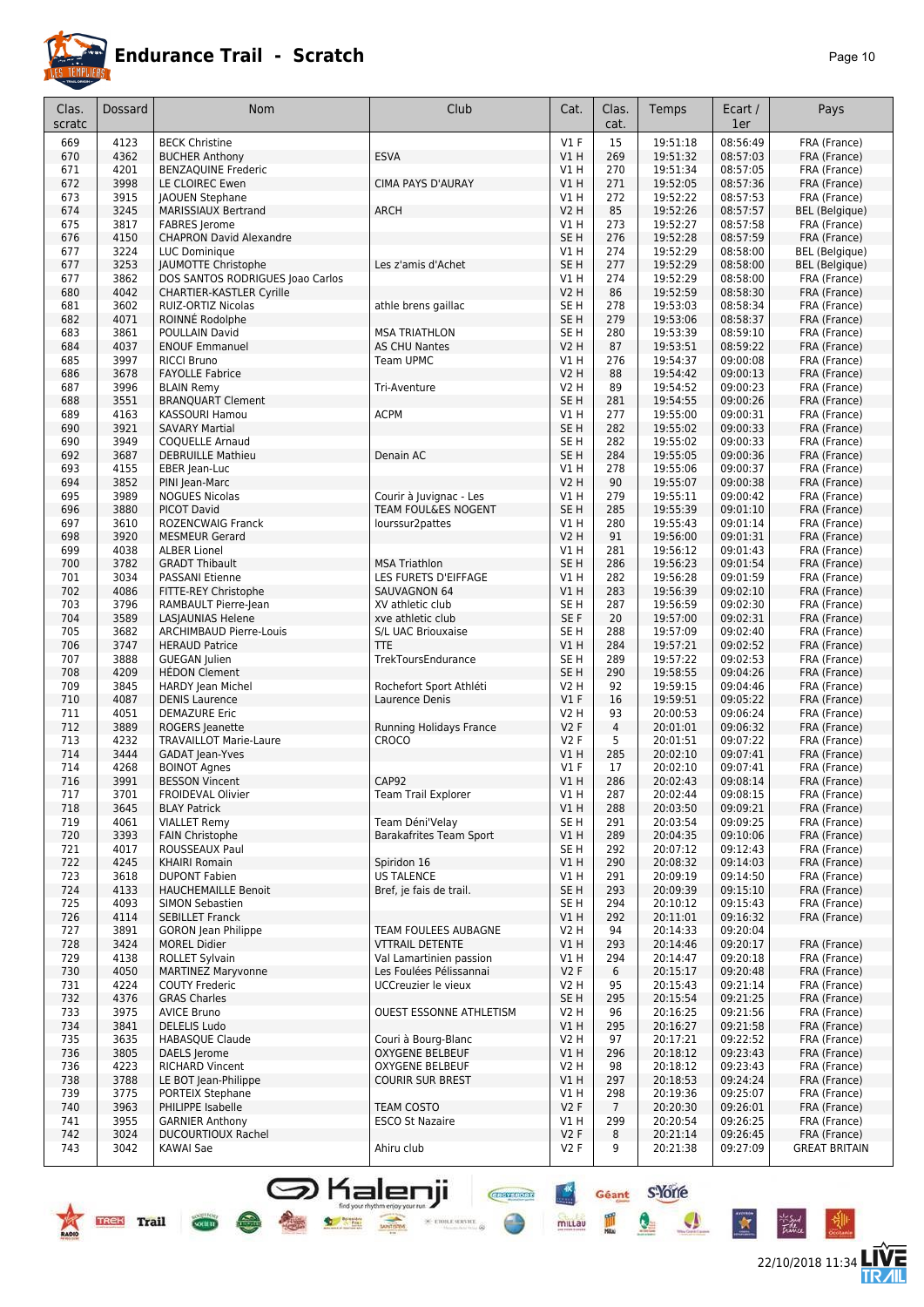

22/10/2018 11:34 **LIVE** 

Géant S'Yorre

 $\bullet$ 

 $\bullet$ 

 $\star$ 

皿

 $m$ ittav

**CHAPTERS** 

 $\times$  etree server  $\otimes$ 

| Clas.<br>scratc | <b>Dossard</b> | Nom                                                | Club                                               | Cat.                               | Clas.<br>cat.  | Temps                | Ecart /<br>1er       | Pays                            |
|-----------------|----------------|----------------------------------------------------|----------------------------------------------------|------------------------------------|----------------|----------------------|----------------------|---------------------------------|
| 744             | 3515           | LE COZ Alan                                        |                                                    | V1H                                | 300            | 20:21:52             | 09:27:23             | FRA (France)                    |
| 745             | 3124           | HITA Jerome                                        |                                                    | VIH                                | 301            | 20:21:55             | 09:27:26             | FRA (France)                    |
| 746             | 3977           | <b>GENDRY Yannick</b>                              |                                                    | <b>V2 H</b>                        | 99             | 20:21:59             | 09:27:30             | FRA (France)                    |
| 747             | 4181           | <b>VERRIEZ Vincent</b>                             | <b>FALICOUN TRAIL PLAISIR</b>                      | V1H                                | 302            | 20:22:00             | 09:27:31             | FRA (France)                    |
| 748<br>749      | 4187<br>4298   | <b>GUIRONNET Jerome</b><br><b>BERRUET Damien</b>   |                                                    | SE <sub>H</sub><br>SE <sub>H</sub> | 296            | 20:22:09             | 09:27:40<br>09:27:42 | FRA (France)                    |
| 750             | 3013           | SIBILLE Diane                                      |                                                    | SE F                               | 297<br>21      | 20:22:11<br>20:22:47 | 09:28:18             | FRA (France)<br>FRA (France)    |
| 751             | 3767           | <b>BURON Nicolas</b>                               | <b>FREE RUN</b>                                    | SE <sub>H</sub>                    | 298            | 20:22:48             | 09:28:19             | FRA (France)                    |
| 751             | 4118           | <b>BOULIERE</b> Julien                             | <b>FREE RUN</b>                                    | SE H                               | 298            | 20:22:48             | 09:28:19             | FRA (France)                    |
| 753             | 3914           | <b>HANNEDOUCHE Yannick</b>                         |                                                    | SE <sub>H</sub>                    | 300            | 20:23:22             | 09:28:53             | FRA (France)                    |
| 754             | 3757           | <b>HUMEZ François</b>                              | Bref je fais du trail                              | SE H                               | 301            | 20:23:26             | 09:28:57             | FRA (France)                    |
| 755             | 3860           | <b>HAVEZ Gaetan</b>                                | Uglow Amb18                                        | SE <sub>H</sub>                    | 302            | 20:23:28             | 09:28:59             | FRA (France)                    |
| 756<br>757      | 3900<br>3492   | <b>DUTRIEUX Alan</b><br><b>DROITECOUR Henry</b>    | Alan DUTRIEUX<br>Team WTF                          | V1 H<br>SE <sub>H</sub>            | 303<br>303     | 20:23:48<br>20:24:05 | 09:29:19<br>09:29:36 | FRA (France)<br>FRA (France)    |
| 758             | 4151           | <b>CHOSSAT Stephane</b>                            |                                                    | V1 H                               | 304            | 20:24:42             | 09:30:13             | FRA (France)                    |
| 759             | 4372           | STEPHAN Jean                                       | <b>TEAM HAWAI PICON</b>                            | SE <sub>H</sub>                    | 304            | 20:24:46             | 09:30:17             | FRA (France)                    |
| 760             | 4388           | <b>CASTELLANOS Philippe</b>                        | <b>ST CYP RUNNERS</b>                              | V2 H                               | 100            | 20:25:12             | 09:30:43             | FRA (France)                    |
| 761             | 3480           | ROCHEREUIL Philippe                                | UA société générale                                | V2 H                               | 101            | 20:25:18             | 09:30:49             | FRA (France)                    |
| 762             | 4274           | <b>ARGENTIERI Manuel</b>                           | Clemessy                                           | V1 H                               | 305            | 20:25:19             | 09:30:50             | FRA (France)                    |
| 763             | 3907           | <b>RAMBAUD Franck</b>                              |                                                    | V2 H                               | 102            | 20:26:04             | 09:31:35             | FRA (France)                    |
| 764             | 3764           | PAILLAT Christophe                                 |                                                    | V1 H                               | 306            | 20:26:06             | 09:31:37             | FRA (France)                    |
| 765<br>766      | 4112<br>4134   | <b>BUSSEUIL Catherine</b><br>NEGRELLO Didier       | club 26 allan<br>CLUB 26 ALLAN                     | <b>V2F</b><br>V2 H                 | 10<br>103      | 20:26:17<br>20:26:22 | 09:31:48<br>09:31:53 | FRA (France)<br>FRA (France)    |
| 767             | 3695           | <b>BOISDE Olivier</b>                              |                                                    | V2 H                               | 104            | 20:26:29             | 09:32:00             | FRA (France)                    |
| 768             | 3166           | <b>FAUCHIER Leopold</b>                            |                                                    | SE <sub>H</sub>                    | 305            | 20:26:48             | 09:32:19             | FRA (France)                    |
| 769             | 4156           | <b>COUTAND Thomas</b>                              | Decathlon Clermont-Ferr                            | SE <sub>H</sub>                    | 306            | 20:26:50             | 09:32:21             | FRA (France)                    |
| 770             | 3815           | <b>NOUAR David</b>                                 | <b>VELAY ATHETISME</b>                             | SE H                               | 307            | 20:27:11             | 09:32:42             | FRA (France)                    |
| 771             | 3905           | <b>BAUDE Vincent</b>                               | cotentrail                                         | SE <sub>H</sub>                    | 308            | 20:28:01             | 09:33:32             | FRA (France)                    |
| 772             | 3685           | <b>ANTOINE Bernard</b>                             | <b>USEE</b>                                        | V2 H                               | 105            | 20:28:42             | 09:34:13             | FRA (France)                    |
| 773             | 3642           | <b>ROCHER Laurent</b>                              | ASASPP                                             | VIH                                | 307            | 20:29:10             | 09:34:41             | FRA (France)                    |
| 774             | 4240<br>4262   | <b>LEONARD Herve</b>                               | <b>VTTOP</b>                                       | <b>V2 H</b><br>SE <sub>H</sub>     | 106<br>309     | 20:31:03             | 09:36:34             | FRA (France)                    |
| 775<br>776      | 3265           | <b>COMMON</b> Julien<br>LE MENARCH Erwann          | as etaples triathlon                               | SE H                               | 310            | 20:31:10<br>20:31:58 | 09:36:41<br>09:37:29 | FRA (France)<br>THA (Thaïlande) |
| 777             | 4080           | <b>MENARD Laurent</b>                              | Virofay Running Trail                              | V1 H                               | 308            | 20:32:42             | 09:38:13             | FRA (France)                    |
| 778             | 3931           | <b>MURA Celine</b>                                 | <b>Trail Athlitude Cuers</b>                       | SE F                               | 22             | 20:33:16             | 09:38:47             | FRA (France)                    |
| 779             | 3504           | LE MEUR Elric                                      | TRAIL ATHLITUDE CUERS                              | VIH                                | 309            | 20:33:17             | 09:38:48             | FRA (France)                    |
| 780             | 4073           | <b>MARION Pierre</b>                               |                                                    | SE H                               | 311            | 20:33:32             | 09:39:03             | FRA (France)                    |
| 781             | 3564           | <b>LOIRET David</b>                                |                                                    | SE <sub>H</sub>                    | 312            | 20:33:40             | 09:39:11             | FRA (France)                    |
| 782             | 4143           | <b>ALIBERT Thierry</b>                             |                                                    | V1 H                               | 310            | 20:33:55             | 09:39:26             | FRA (France)                    |
| 783<br>784      | 4360<br>4007   | <b>RENONCOURT Frank</b><br><b>VILAIN Sebastien</b> |                                                    | V1 H<br>SE H                       | 311<br>313     | 20:35:44<br>20:36:59 | 09:41:15<br>09:42:30 | FRA (France)<br>FRA (France)    |
| 785             | 3503           | <b>LONN Antony</b>                                 | Team SHEEP/NIGHT RUN Mo                            | SE <sub>H</sub>                    | 314            | 20:37:20             | 09:42:51             | FRA (France)                    |
| 786             | 3753           | PANIZZA Julien                                     | Limagne Athletes Endura                            | SE H                               | 315            | 20:37:32             | 09:43:03             | FRA (France)                    |
| 787             | 3857           | <b>DUVAUCHELLE Denis</b>                           | LES FOULEES MUIZONNAISE                            | V2 H                               | 107            | 20:38:22             | 09:43:53             | FRA (France)                    |
| 788             | 3509           | DEPIERREUX Romuald                                 | Foulées Muizonnaises                               | V2 H                               | 108            | 20:38:23             | 09:43:54             | FRA (France)                    |
| 789             | 4334           | LE GALLIC Corentin                                 |                                                    | SE <sub>H</sub>                    | 316            | 20:38:25             | 09:43:56             | FRA (France)                    |
| 790             | 3760           | <b>MOU Vincent</b>                                 | Running Panda                                      | V2 H                               | 109            | 20:38:46             | 09:44:17             | FRA (France)                    |
| 791<br>792      | 3922<br>4089   | <b>GILLES Daniel</b><br>LASFARGUE Bruno            | C. C. Taverny Athlétism<br>Triathlon Bassin Belleg | <b>V2 H</b><br>V <sub>2</sub> H    | 110<br>111     | 20:39:47<br>20:40:05 | 09:45:18<br>09:45:36 | FRA (France)<br>FRA (France)    |
| 793             | 4214           | <b>DIETLER Sandrine</b>                            |                                                    | $VI$ F                             | 18             | 20:40:12             | 09:45:43             | FRA (France)                    |
| 794             | 4205           | LUNARDELLO Katia                                   |                                                    | $VI$ F                             | 19             | 20:40:25             | 09:45:56             | FRA (France)                    |
| 795             | 3890           | <b>AUGUSTIN Jerome</b>                             | <b>MSA TRIATHLON</b>                               | V1 H                               | 312            | 20:42:15             | 09:47:46             | FRA (France)                    |
| 796             | 3930           | <b>NOWAK Frederic</b>                              | asptt compiegne                                    | V1 H                               | 313            | 20:46:52             | 09:52:23             | FRA (France)                    |
| 797             | 4390           | THEVENIN Christian                                 |                                                    | V3H                                | $\overline{4}$ | 20:47:33             | 09:53:04             | FRA (France)                    |
| 798             | 3843           | <b>CAUMES Olivier</b>                              |                                                    | V2 H                               | 112            | 20:47:57             | 09:53:28             | FRA (France)                    |
| 799<br>800      | 4148<br>3520   | RICARD Jerome<br><b>CALLEC Patrick</b>             |                                                    | V1H<br>V2 H                        | 314<br>113     | 20:49:37<br>20:49:45 | 09:55:08<br>09:55:16 | FRA (France)<br>FRA (France)    |
| 801             | 4288           | <b>MEYER Philippe</b>                              |                                                    | V1H                                | 315            | 20:49:48             | 09:55:19             | FRA (France)                    |
| 802             | 3851           | <b>LUCAS Stephane</b>                              | Gualoupaden Montreuil I                            | V1 H                               | 316            | 20:50:33             | 09:56:04             | FRA (France)                    |
| 803             | 4049           | <b>TREVILLOT Vincent</b>                           |                                                    | SE <sub>H</sub>                    | 317            | 20:50:49             | 09:56:20             | FRA (France)                    |
| 804             | 4160           | <b>CORNET</b> Jean Philippe                        |                                                    | V1 H                               | 317            | 20:50:56             | 09:56:27             | FRA (France)                    |
| 805             | 3566           | VIDAL Julien                                       | <b>STARTorNOT</b>                                  | SE H                               | 318            | 20:51:00             | 09:56:31             | FRA (France)                    |
| 806             | 4027           | <b>BRESSOLLIER Denis</b>                           | ASEC La POMMERAYE                                  | V3H                                | 5              | 20:52:20             | 09:57:51             | FRA (France)                    |
| 807<br>808      | 4348<br>3777   | <b>BOSSIS Marc</b>                                 | Va nu pieds                                        | <b>V2 H</b>                        | 114<br>318     | 20:52:21<br>20:52:55 | 09:57:52<br>09:58:26 | FRA (France)                    |
| 809             | 4189           | <b>FIEVET Frederic</b><br><b>GARNACHE Ludovic</b>  | Team run & fun                                     | V1 H<br>V1H                        | 319            | 20:53:16             | 09:58:47             | FRA (France)<br>FRA (France)    |
| 810             | 3260           | VAN DER HEIJDEN Tom                                |                                                    | V1 H                               | 320            | 20:53:17             | 09:58:48             | NED (Pays-Bas)                  |
| 811             | 3243           | <b>GUTIERREZ Daniel</b>                            |                                                    | V1H                                | 321            | 20:53:18             | 09:58:49             | NED (Pays-Bas)                  |
| 812             | 3946           | <b>PERRIER Nicolas</b>                             | Point Trop N'en Faut                               | V1 H                               | 322            | 20:55:14             | 10:00:45             | FRA (France)                    |
| 813             | 4381           | GIRAUD Michaël                                     |                                                    | SE <sub>H</sub>                    | 319            | 20:56:16             | 10:01:47             | FRA (France)                    |
| 814             | 4127           | <b>GRATON Herve</b>                                | AMA CUGAND                                         | V1 H                               | 323            | 20:57:08             | 10:02:39             | FRA (France)                    |
| 815             | 3486           | <b>FRENAY Arnaud</b>                               |                                                    | V1H                                | 324            | 20:57:25             | 10:02:56             | FRA (France)                    |
| 816<br>817      | 3830<br>4307   | <b>HAMMICHE Said</b><br><b>MAINA Kiari</b>         | spuc lasterka                                      | V1 H<br>V1H                        | 325<br>326     | 21:00:07<br>21:02:09 | 10:05:38<br>10:07:40 | FRA (France)<br>FRA (France)    |
| 818             | 4039           | ROSTAGNI Benoit                                    | <b>IBM France Paris</b>                            | V2 H                               | 115            | 22:28:16             | 11:33:47             | FRA (France)                    |
|                 |                |                                                    |                                                    |                                    |                |                      |                      |                                 |

S Kalenji

**But the control of the control of the control of the control of the control of the control of the control of the control of the control of the control of the control of the control of the control of the control of the con** 

**PASS** 

**COCHETE**